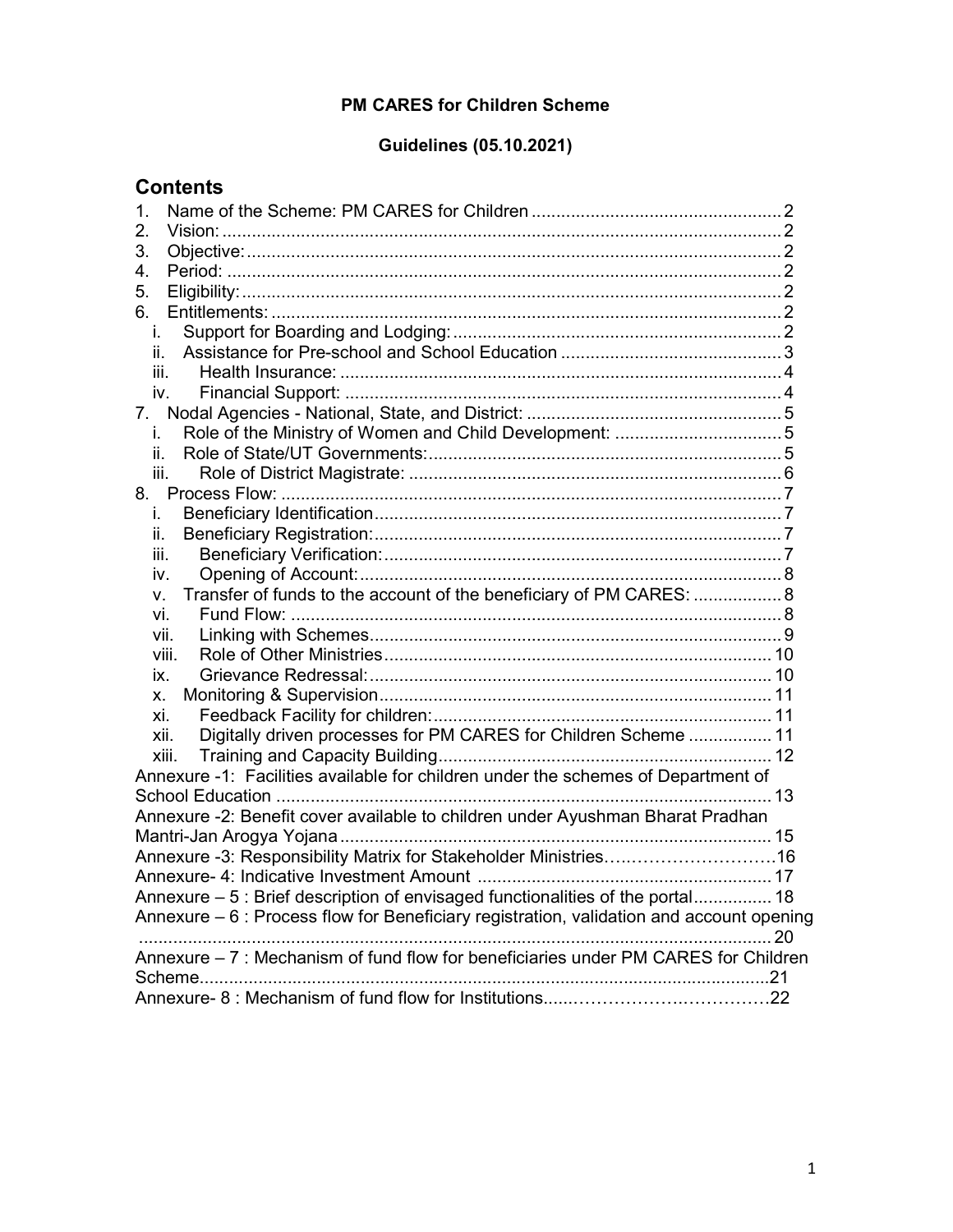## 1. Name of the Scheme: PM CARES for Children

#### 2. Vision:

Hon'ble Prime Minister of India on 29.05.2021 has announced comprehensive support for children who have lost both their parents due to COVID 19 pandemic.

## 3. Objective:

To ensure comprehensive care and protection of children who have lost their parent(s) to COVID pandemic, in a sustained manner, enable their wellbeing through health insurance, empower them through education and equip them for self-sufficient existence with financial support on reaching 23 years of age. The PM CARES for children scheme inter alia provides support to these children through convergent approach, gap funding for ensuring education, health, monthly stipend from the age of 18 years, and lump sum amount of Rs. 10 lakh on attaining 23 years of age.

## 4. Period:

The eligible children shall be enrolled from 29.05.2021 (date of announcement of Hon'ble PM) to 31.12.2021 to avail benefits of PM CARES for Children Scheme. The Scheme is expected to continue till the year when every identified beneficiary $^1$  shall turn 23 years of age.

## 5. Eligibility:

All children who have lost

- i) Both parents or
- ii) Surviving parent or

iii) legal guardian/adoptive parents/single adoptive parent

due to COVID 19 pandemic, starting from 11.03.2020 the date on which WHO has declared and characterized COVID-19 as pandemic till 31.12.2021, shall be entitled to benefits under this scheme.

iv) Child should not have completed 18 years of age on the date of death of parents

## 6. Entitlements:

-

## i. Support for Boarding and Lodging:

- a) Efforts will be made by the District Magistrate with the assistance of Child Welfare Committee (CWC) to explore the possibility of rehabilitating the child within her/his extended family, relatives, kith, or kin.
- b) If the extended family, relatives, kith or kin of the child are not available/not willing/not found fit by CWC or the child (aged 4 -10 years or above) is not willing to live with them, the child should be placed in foster care, after due diligence as prescribed under the Juvenile Justice Act, 2015 and rules made thereof as amended from time to time.
- c) If the Foster family is not available/not willing /not found fit by CWC, or the child (aged 4 -10 years or above) is not willing to live with them, the child

<sup>&</sup>lt;sup>1</sup>Beneficiary/ Beneficiaries means eligible child beneficiaries under the PM CARES for Children Scheme.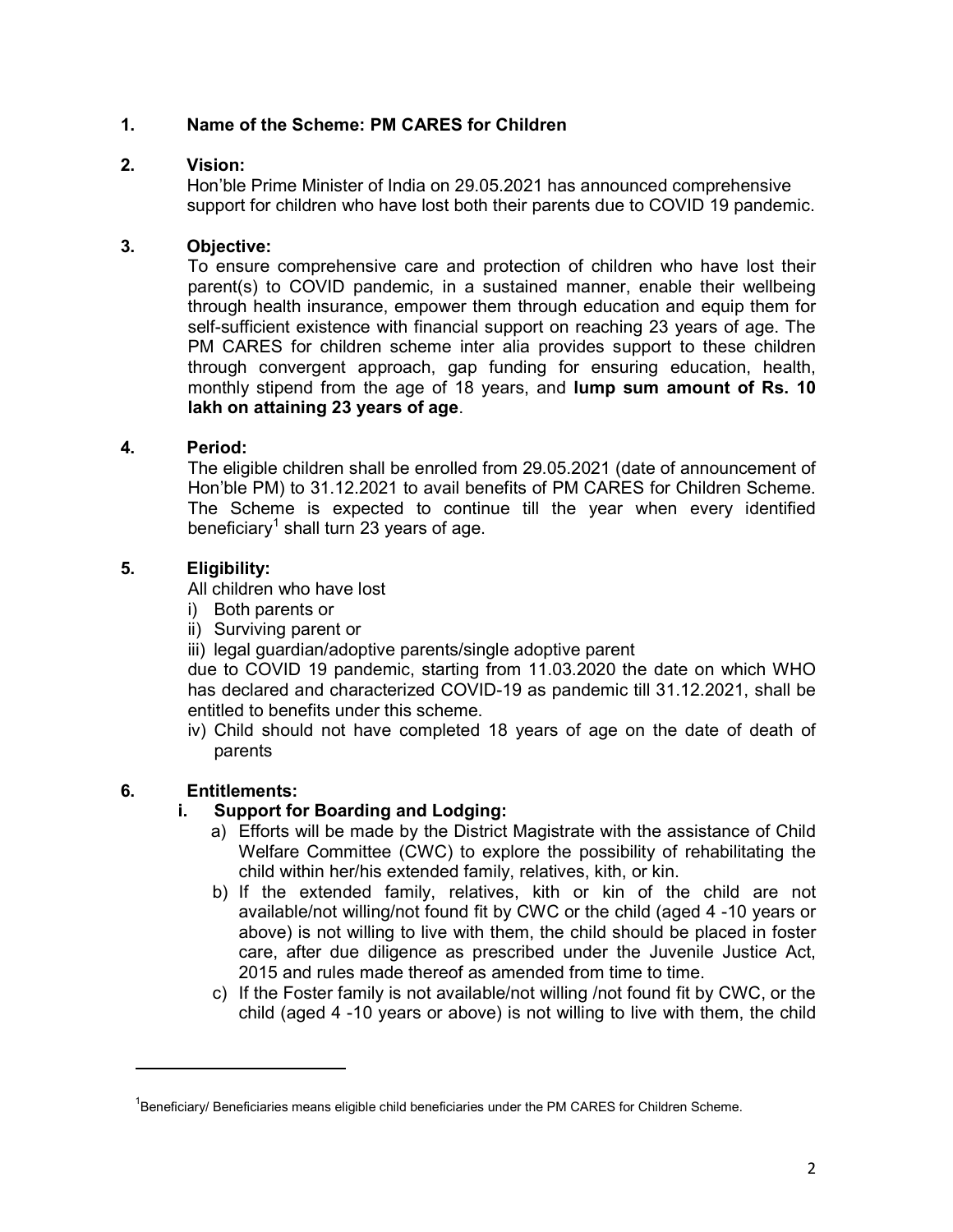should be placed in age appropriate and gender appropriate Child Care Institution (CCI).

- d) Children more than 10 years old, not received by extended families or relatives or foster families or not willing to live with them or living in child care institutions after the demise of parents, may be enrolled in Netaji Subhash Chand Bose Awasiya Vidyalaya, Kasturba Gandhi Balika Vidyalaya, Eklavya Model Schools, Sainik School, Navodaya Vidyalaya, or any other residential school by the District Magistrate, subject to the respective scheme guidelines.
- e) It may be ensured that the siblings stay together, as far as possible.
- f) For non-institutional care, financial support at the prevailing rates prescribed under the Child Protection Services (CPS) Scheme shall be provided to Children (in account with guardian). For child in institutional care, a maintenance grant at the prevailing rates prescribed under the Child Protection Services (CPS) Scheme shall be given to Child Care Institutions. Any provision for subsistence support under the State scheme may also be provided additionally to the children.

#### ii. Assistance for Pre-school and School Education

#### a. For children below 6 years of age

Identified beneficiaries will receive support and assistance from the Anganwadi services for supplementary nutrition, pre-school education/ ECCE, immunization, health referrals, and health check-up.

#### b. For children below 10 years of age

- i) Admission shall be provided in any nearest school as a day scholar i.e. Government/ Government aided School/ Kendriya Vidyalayas (KVs)/ Private Schools.
- ii) In Government Schools, two sets of free uniform and textbooks shall be provided, under Samagra Shiksha Abhiyan, as per the scheme guidelines.
- iii) In private schools, tuition fees shall be exempted under section 12(1)(c) of RTE Act.
- iv) Under circumstances where child is unable to receive above benefits, the fees, as per the RTE norms, will be given from the PM CARES for Children scheme. The Scheme will also pay for expenditure on uniform, textbooks, and notebooks. A matrix of such entitlements is detailed out in Annexure-1.

#### c. For children between 11-18 years of age

- i) If the child is living with the extended family, then admission in the nearest Government/ Government aided School/ Kendriya Vidyalayas (KVs)/ Private Schools as a day scholar may be ensured by the DM.
- ii) The child may be enrolled in Netaji Subhash Chand Bose Awasiya Vidyalaya/ Kasturba Gandhi Balika Vidyalaya/ Eklavya Model Schools/Sainik School/ Navodaya Vidyalaya/ or any other residential school, by the DM, subject to the respective scheme guidelines.
- iii) The DM may make alternative arrangements for accommodation of such children during vacations at CCIs or any appropriate place.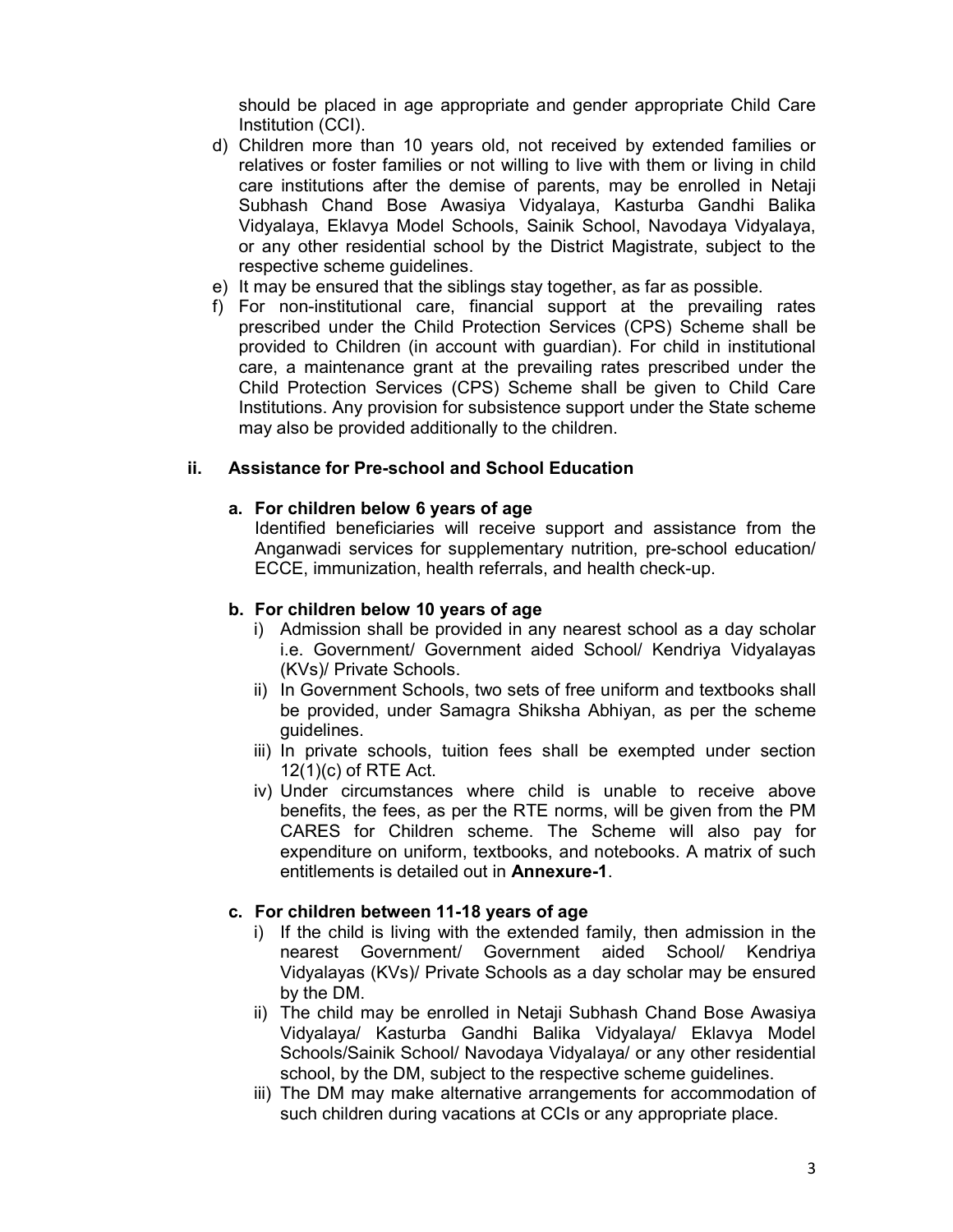iv) Under circumstances where child is unable to receive above benefits, the fees, as per the RTE norms, will be given from the PM CARES for Children scheme. The scheme will also pay for expenditure on uniform, textbooks, and notebooks. A matrix of such entitlements is detailed out in Annexure-1.

## d. Assistance for Higher Education:

- i) The child will be assisted in obtaining education loan for Professional courses /Higher Education in India
- ii) Under circumstances where beneficiary is unable to avail interest exemption from extant Central and State Government scheme, then the interest on the educational loan will be paid from PM CARES for Children Scheme.
- iii) As an alternative, scholarship as per the norms will be provided to the beneficiaries of the PM CARES for Children Scheme from the schemes of Ministry of Social Justice and Empowerment, Ministry of Tribal Affairs, Ministry of Minority Affairs, and Department of Higher Education. Beneficiaries will be assisted through National Scholarship portal for availing such entitlements. The scholarship awarded to the beneficiaries will be updated on the PM CARES for Children portal.

#### iii. Health Insurance:

- a. All children will be enrolled as a beneficiary under Ayushman Bharat Scheme (PM-JAY) with a health insurance cover of Rs. 5 lakhs.
- b. It shall be ensured that the child identified under PM CARES for Children scheme receives benefits under PM JAY
- c. The benefits available to children under the scheme are at Annexure-2.

#### iv. Financial Support:

-

- a. The lump sum amount will be transferred directly in the post office account of beneficiaries upon opening and validation of the account of the beneficiaries. A pro-rata amount will be credited upfront in the account of each identified beneficiary such that the corpus for each beneficiary becomes Rs. 10 lakhs at the time of attaining 18 years of age $^2\!\!$  .
- b. Children will receive monthly stipend once they attain 18 years of age, by investing the corpus of Rs 10 lakhs. The beneficiary will receive stipend till they attain 23 years of age.
- c. They will receive an amount of Rs. 10 lakh on attaining 23 years of age.

 $2A$ ge of the eligible beneficiary shall be number of completed years on the upcoming date of birth. For example, if a child lost his/ her parent(s) on the 3rd of August, 2021 and he/she is 4 months old at that time, the age of the child for calculation of premium should be taken as one (1) year. Similarly, the upfront lumpsum contribution amount for 12 years 9 months old eligible beneficiary, shall be the amount specified for 13 years old. Any number of months and days shall be rounded off to the next complete year.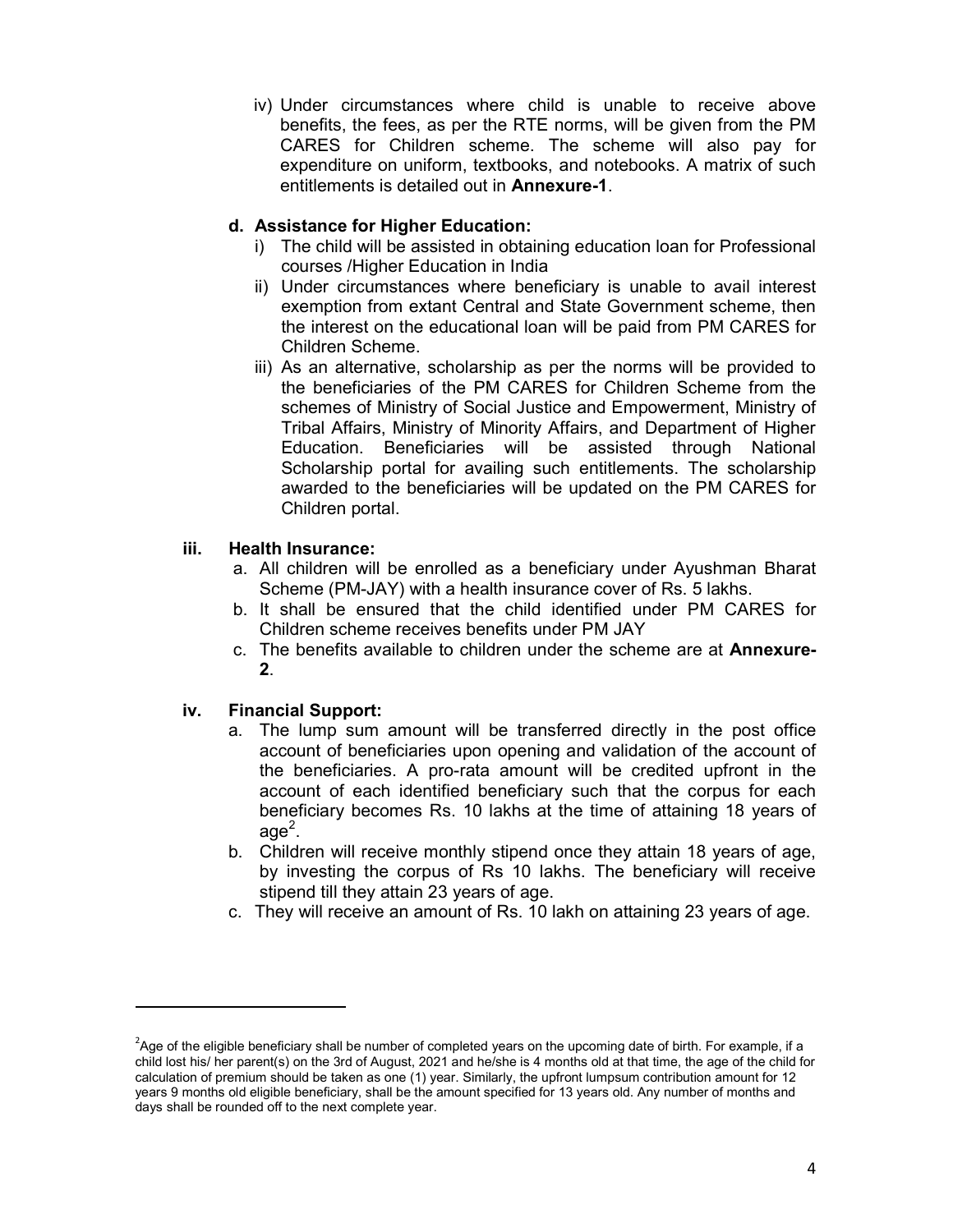## 7. Nodal Agencies - National, State, and District:

Ministry of Women and Child Development shall be the nodal Ministry for execution of the scheme at the central level. Department of Women and Child Development or Department of Social Justice in the State/UT Government, dealing with the Child Protection Services scheme in the State/UT shall be the nodal agency at State level. The District Magistrates (DM) shall be the nodal authority at District level for execution of the scheme.

## i. Role of the Ministry of Women and Child Development:

- a) The Ministry shall implement the scheme in coordination with the State and District nodal agencies.
- b) The Ministry shall provide oversight and guidance to the State and district authorities.
- c) The Ministry shall host and maintain the portal containing the details of beneficiaries, with the assistance of National Informatics Centre (NIC).
- d) The Ministry shall coordinate with the PM CARES Fund for release of funds to account of the District Magistrates.
- e) The Ministry shall coordinate with the DMs for transferring corpus amount to the post office account of beneficiaries and for other expenses related to education, health, and other activities.
- f) The Ministry shall leverage PM CARES for Children portal to coordinate with stakeholder ministries such as Ministry of Education, Ministry of Health and Family Welfare, Ministry of Social Justice and Employment, Ministry of Tribal Affairs, Ministry of Minority Affairs or any other ministry, department or organisation for facilitating the scheme.
- g) The Ministry shall submit reports to PM CARES Fund regarding the beneficiaries, as and when required.
- h) The Ministry shall be assisted by a Program Management Unit (PMU), for managing the portal, for overall coordination, including, coordinating with the States/Districts authorities, release of funds, chartering growth of children, generating required reports and monitoring the process. Joint Secretary (Child Welfare) in the Ministry shall supervise the PMU.

## ii. Role of State/UT Governments:

- a) The department of Women and Child development or the department of Social Justice in the State/UT implementing the Child Protection Services scheme shall be the nodal department for the scheme. Additional Chief Secretary/ Principal Secretary/ Secretary of the department shall be the State Nodal Officer for implementation of PM CARES for Children Scheme.
- b) The said department shall supervise the actions taken by all the districts for care and protection of the children receiving support under this Scheme on a long-term basis, till they attain 23 years of age.
- c) The department shall coordinate with health, education, and other State departments in order to help district magistrates in facilitating services and benefits for children.
- d) The departments shall monitor the progress made in case of every child and facilitate inter-state transfer for the purpose of higher studies, sports, professional training, or any other purpose in the best interest of child.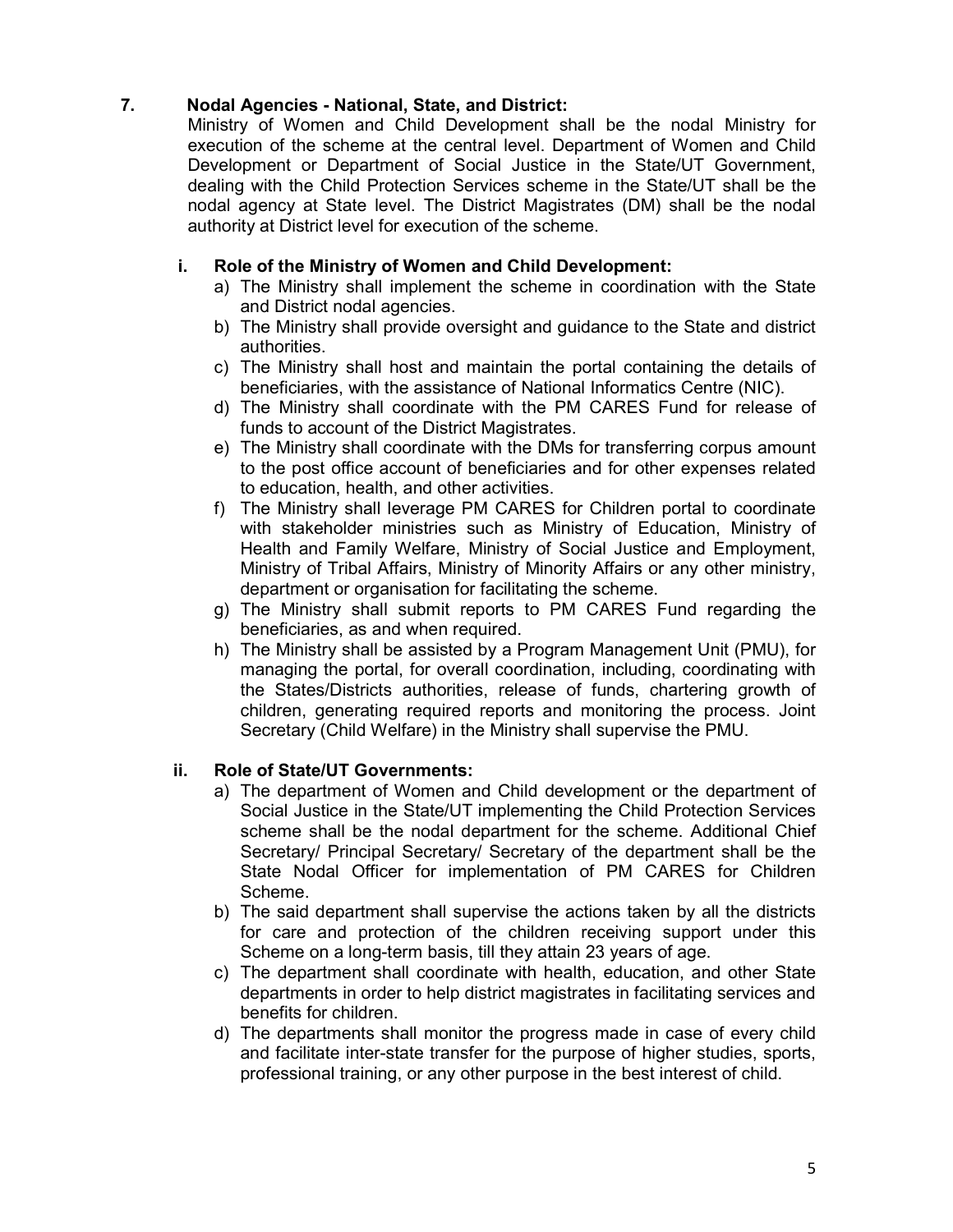#### iii. Role of District Magistrate:

- a) The District Magistrate shall anchor the scheme in the District
- b) The DM (by designation) shall act as the guardian<sup>3</sup> of these children, under this scheme, for all practical purposes.
- c) Identification, registration, and verification The DM shall identify the beneficiaries with the assistance of Child Welfare Committee (CWC) and District Child Protection Unit (DCPU). After satisfying themselves regarding the authenticity of the beneficiary, she/he will verify and confirm the details of the child on the PM CARES for Children portal.
- d) For the purpose of this scheme, DM may include an ADM, who has been duly authorized by the DM.
- e) Account identification For receiving of funds from MoWCD, DM will either identify an existing account or open a new account and map the account details on the PM CARES for Children portal.
- f) Opening of account DM shall be responsible for opening of account of the beneficiaries with assistance of concerned district authorities.
- g) Transfer of funds to the PM CARES beneficiaries account  $-$  Upon opening of the account and its validation, DM shall transfer the eligible corpus amount to the beneficiaries account. (Para no. 8(iv)&(v) refer)
- h) DM shall also raise request for funds, through the portal, to the concerned Ministries/Departments for educational, health, and other activities for children. These funds shall be utilized for expenditure on activities not covered under the existing schemes.

### i) Annual activities –

-

- i. Update the Child's profile on the portal
- ii. DM may interact personally with the children atleast once in a year
- iii. Review their education and health parameters
- iv. Organize supplementary education and career counselling facility to the beneficiary

#### j) Additional key activities -

- i. Provide immediate assistance in terms of boarding and lodging, if required
- ii. Satisfy herself/himself before placing the child with non-institutional care or within CCI, that the action is being taken in the best interest of child
- iii. May ensure that the siblings stay together, as far as possible.
- iv. Change the residence of the child if it is found that the child is under duress in the present circumstances
- v. Provide benefits to the child under existing schemes of the Government, as per the eligibility

 $3$ The term 'guardian' in the Scheme is used in the aforesaid context for the purpose of the role, functions, duties envisaged under the PM CARES for Children Scheme which would be complimentary to the role of 'guardian' if any, appointed at any stage by the court or other competent authority under any law.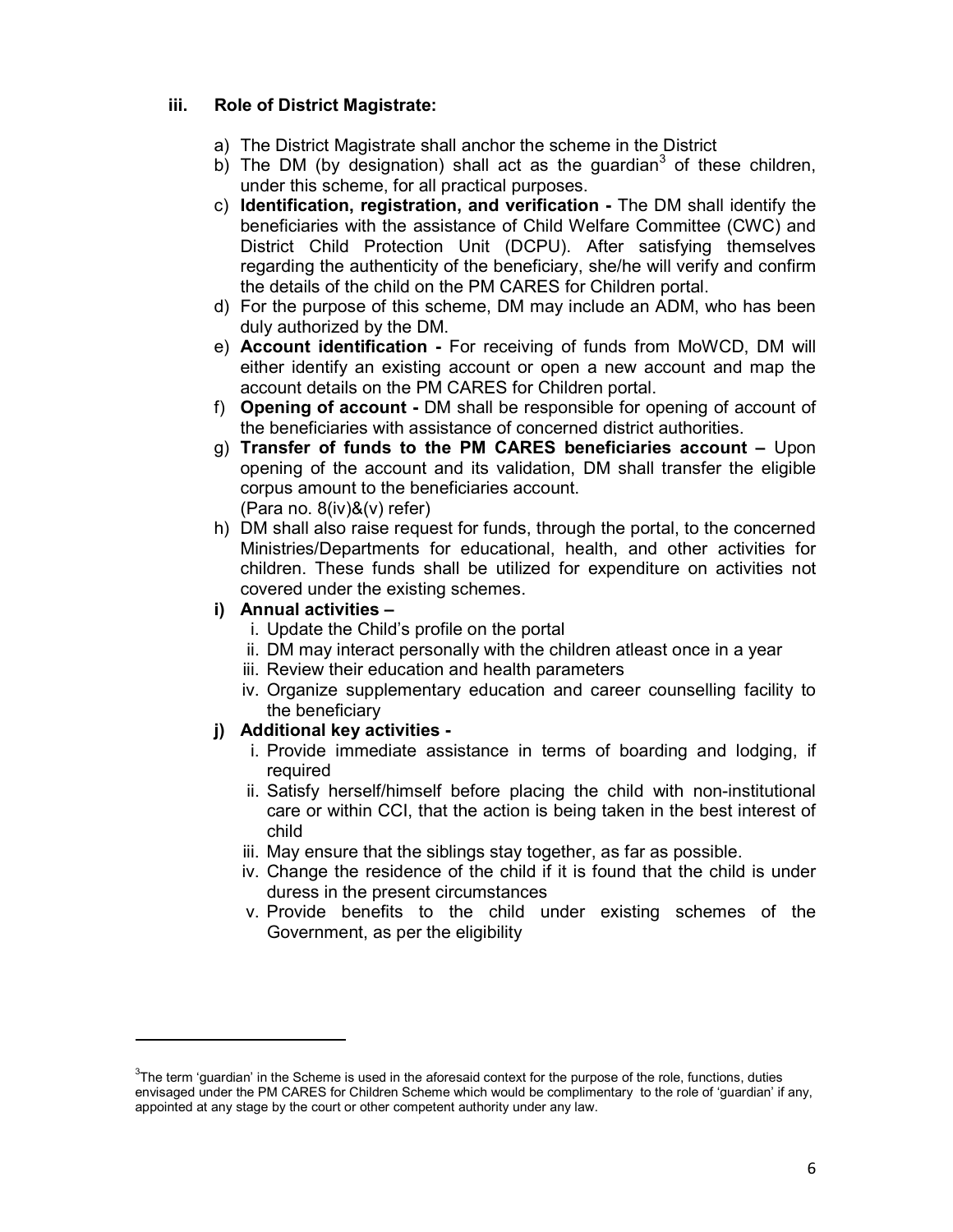## 8. Process Flow:

The sequential process flow for beneficiary identification, registration, verification, opening of account, depositing PM CARES amount, and linking beneficiaries with schemes is as under:

## i. Beneficiary Identification

- a) The District Magistrate to conduct a drive for identification of these children, with the assistance of Police, DCPU, Childline & Civil Society Organisations.
- b) Gram Panchayats, Anganwadi & ASHA network may be sensitized to report such children to the CWC.
- c) Sufficient publicity about the identification drive may be made in local language, to inform general public in this regard and to encourage them to produce such children before CWC or report their where abouts through Childline (1098) or DCPU.
- d) Children who have lost both parents or Surviving parent or legal guardian/adoptive parents/single adoptive parent due to COVID 19 pandemic, requiring support under the scheme, may be produced before CWC by Childline (1098), District Child Protection Unit (DCPU) or any other agency or individual, within 24 hours of noticing the Child, excluding journey time.

## ii. Beneficiary Registration:

Upon beneficiary identification the request form for seeking support under the scheme, to be filled up on the PMCARES for children portal by the child or caregiver or any other agency producing child before CWC. All such children identified under the Scheme shall be registered on the portal in a week's time.

#### iii. Beneficiary Verification:

- a) After registration of beneficiary on the portal, CWC with the help of DCPU shall gather the facts regarding the Child who has lost both parents or Surviving parent or legal guardian/adoptive parents/single adoptive parent due to COVID 19 pandemic, including details of deceased parents, home address, school, contact details, and credentials. CWC shall verify the cause of death of the parents by way of their death certificate or by field enquiry. The information may be uploaded by the CWC on PM CARES for children portal, while submitting it for DM's consideration. The activity of beneficiary verification shall be completed in 15 days.
- b) CWC will upload details of all children produced or reported to them by other agencies on the portal and this activity shall be competed in a week time.
- c) CWC recommendation After ascertaining the facts of each case, CWC to submit its recommendations to the DM regarding the child. In case the CWC does not recommend a particular child, reasons should be recorded in the space provided at the portal, for DM to take a view.
- d) DM may accept the recommendations of CWC or seek a review through CWC or DCPU. DM to make an independent assessment about every child recommended or not recommended by the CWC. The DM may be assisted by the Child Protection staff, Police, Childline or any other agency deemed fit for the purpose.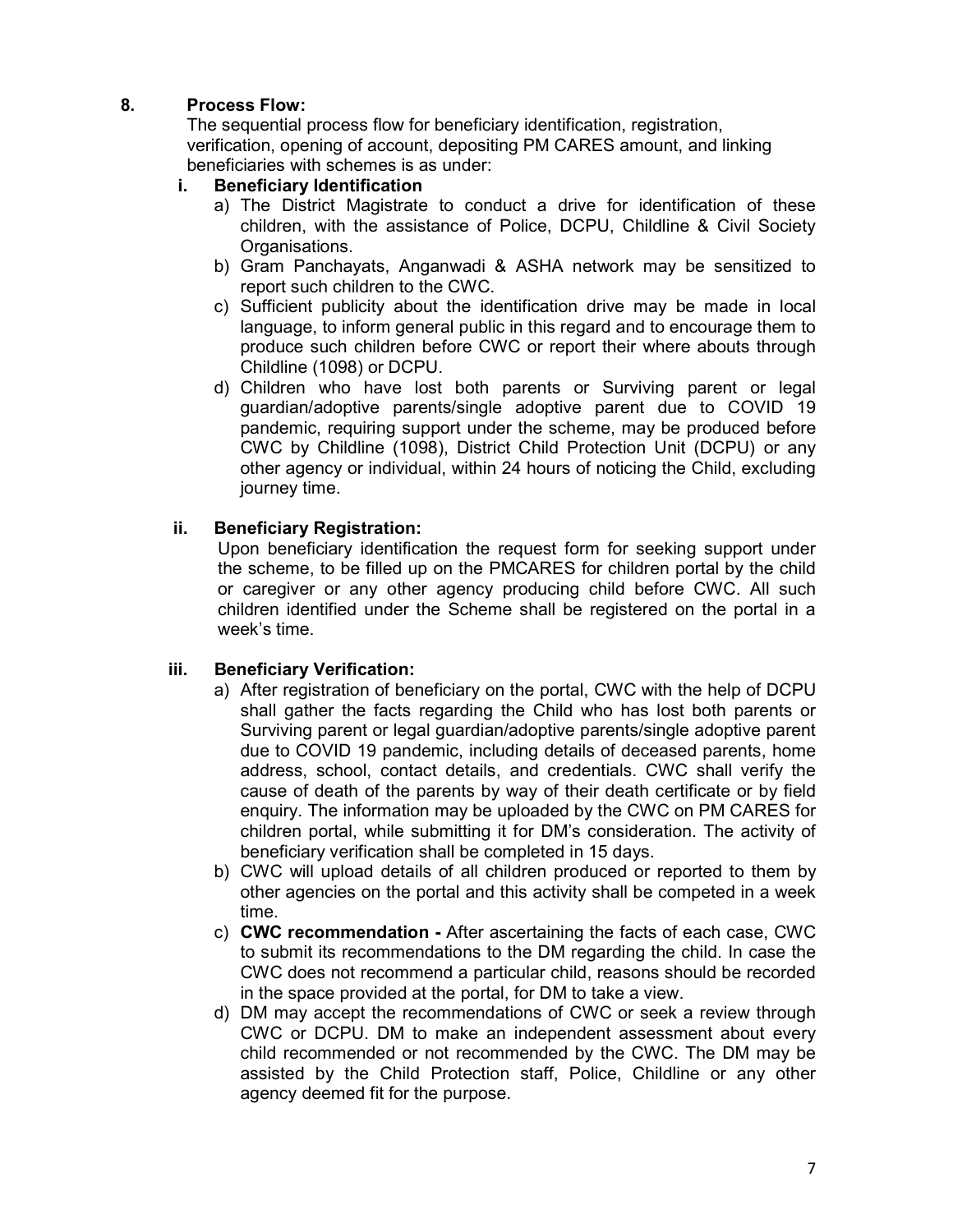- e) Confirmation of eligibility of the beneficiary on the portal After satisfying himself/ herself of the eligibility of the beneficiary the confirmation will be done on the portal. Decision taken by DM regarding the eligibility of a child under the scheme shall be final. Refer to Annexure-6 for flow on beneficiary registration on the PM CARES for Children portal.
- f) Time period It shall be ensured by the DM that process of beneficiary identification to final approval of eligible beneficiaries to be completed in one-month period. Whether child eligible to avail the due benefits of the scheme or rejected for the same should be decided in one-month time.

## iv. Opening of Account:

It shall be the responsibility of the DM as regards opening of account of eligible beneficiaries. He will be supported and assisted by district level authorities, namely, CWC, DCPU, postal authorities, and others. In both the cases below the account shall be opened in the Post Office.

- a) Opening of account for children below 18 years of age: An account shall be opened in the name of a beneficiary under the "PM CARES for Children Scheme, 2021" with the District Magistrate (by designation)<sup>4</sup> as joint account holder for an eligible beneficiary who has not attained the age of 18 years on the date of opening of account.
- b) Opening of account for children attained 18 years of age: In case of beneficiaries who have attained 18 years of age on the date of opening of account a single account shall be opened for the beneficiary for receiving financial support under the PM CARES for Children Scheme.

#### v. Transfer of funds to the account of the beneficiary of PM CARES:

Upon successful verification of beneficiary and validation of post office account, the requisite amount will be credited in the beneficiary account. It shall be ensured by the DM, that within one-month of receipt of funds from the MoWCD, the amount is credited to the account of the beneficiaries. An indicative investment amount as per age profile of Children can be referred to in Annexure–4.

#### vi. Fund Flow:

-

#### a) PM CARES fund to MoWCD

- i. Upon receiving approved list of beneficiaries on the portal, MoWCD will send a requisition to PM CARES fund through the PM CARES for Children portal for releasing a lump sum amount to the Ministry. The fund from the PM CARES fund will be credited in a dedicated account which will be maintained and operated by the MoWCD.
- ii. This dedicated account will be opened by MoWCD, in the name of PM CARES for Children scheme, in a bank, for the purpose of managing the fund.

<sup>4</sup>The term 'guardian' in the Scheme is used in the aforesaid context for the purpose of the role, functions, duties envisaged under the PM CARES for Children Scheme which would be complimentary to the role of 'guardian' if any, appointed at any stage by the court or other competent authority under any law.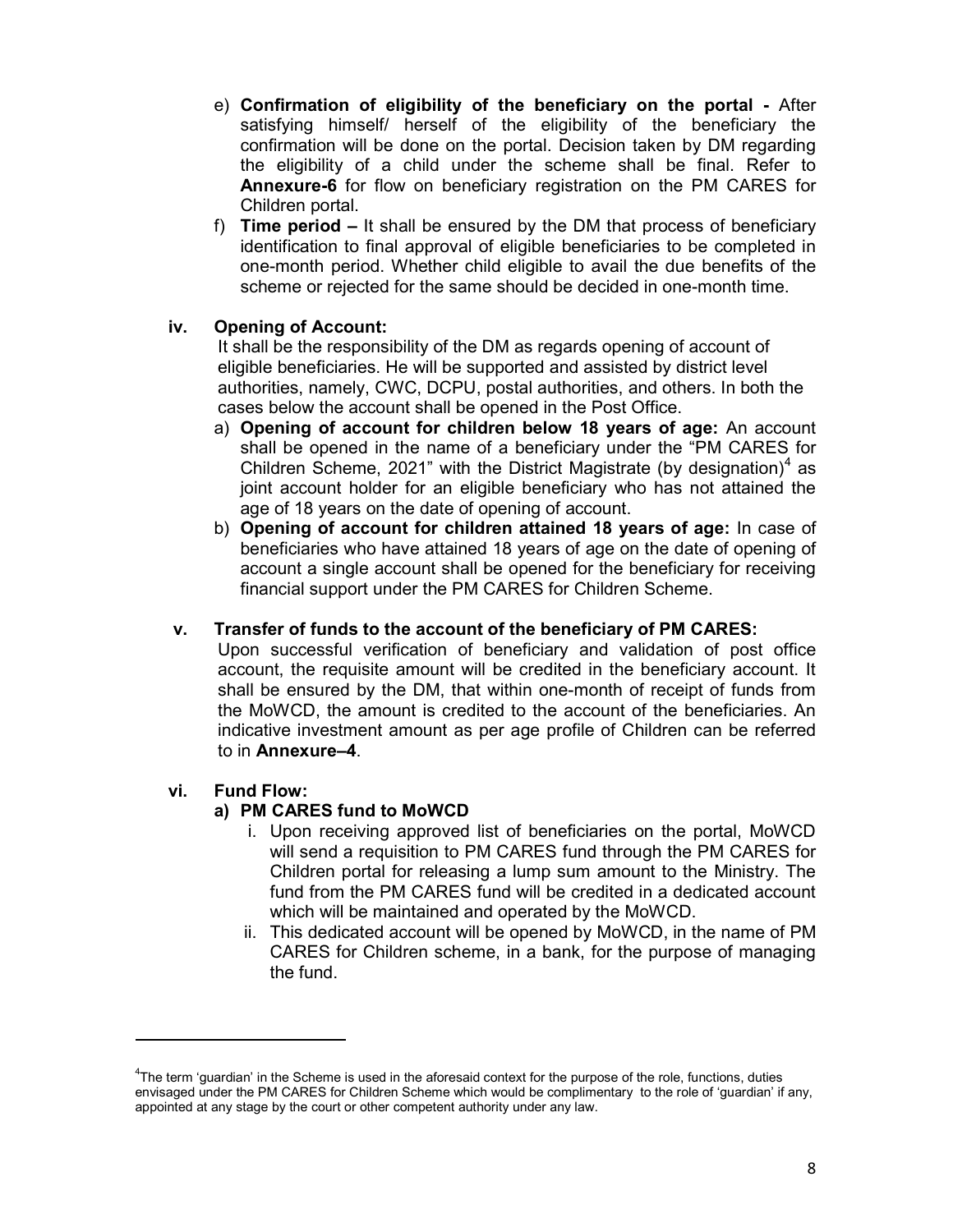#### b) MoWCD to District Magistrate

- i. MoWCD will transfer the lump sum amount to either the existing account or new account opened by DM for crediting upfront contribution to the beneficiaries' account.
- ii. MoWCD will also transfer the recurring amount validated by the concerned Ministries/ Department, annually, to the account of DM, for education, health, or other activities of the children, as the case may be.

## c) District Magistrate to Beneficiaries and Institutions

- i. A one-time contribution, varying in each case as depending on the age of the child (**Annexure-4**) would be deposited in the account of the child from this identified account of the DM in such a manner that the total corpus accumulates to Rs. 10 lakhs upon child attaining the age of 18 years<sup>5.</sup>
- ii. DM would provide necessary funds to the institutions responsible for education, health, or other activities of the children, as the case may be.
- d) For minor account holder In the unfortunate event of death of beneficiary, the account shall be closed, and the lump sum upfront contribution shall be paid to the joint account holder for further transmission to the PM - CARES Fund.
- e) For major account holder In the unfortunate event of death of beneficiary, the account will be operated as per the provisions of the National Savings (Monthly Income Account) Scheme, 2019, as notified by Central Government from time to time.

#### vii. Linking with Schemes

-

- a) CWC will ensure Aadhaar registration of eligible children to receive support under the scheme. If the beneficiary does not have Aadhaar registration, DM will facilitate the Aadhaar registration.
- b) A certificate in the UIDAI prescribed format can be issued by the DM or any appropriate officer/ Authority as PoA /Pol for enrolling the Children for new Aadhaar or updating demographic data in existing Aadhaar.
- c) After completion of 5 years/15 years, mandatory biometric update is required for the children. It can be carried out with the consent of the present Guardian at the time of update, and the Guardian can be a different person from who had acted as Guardian at the time of initial Enrolment. In addition, any demographic update can also be carried out with the consent of the present Guardian which may be a relative or any Officer duly authorized by DM (by designation) $6$ .

 $^{\rm 5}$  Age of the eligible beneficiary shall be number of completed years on the upcoming date of birth. For example, if a child lost his/ her parent(s) on the 3rd of August, 2021 and he/she is 4 months old at that time, the age of the child for calculation of premium should be taken as one (1) year. Similarly, the upfront lumpsum contribution amount for 12 years 9 months old eligible beneficiary, shall be the amount specified for 13 years old. Any number of months and days shall be rounded off to the next complete year.

 $^6$  For enrolment/ update, the Superintendent/ Warden/ Matron/ Head of Institution of recognized shelter homes or orphanages is also one of the authorized person to issue such certificate on UIDAI standard certificate format. In case of Aadhaar Enrolment of Children in 0 to 5 age group (In such case, Finger print & Iris of Child is not captured), but the Aadhaar Number of the Guardian shall be captured.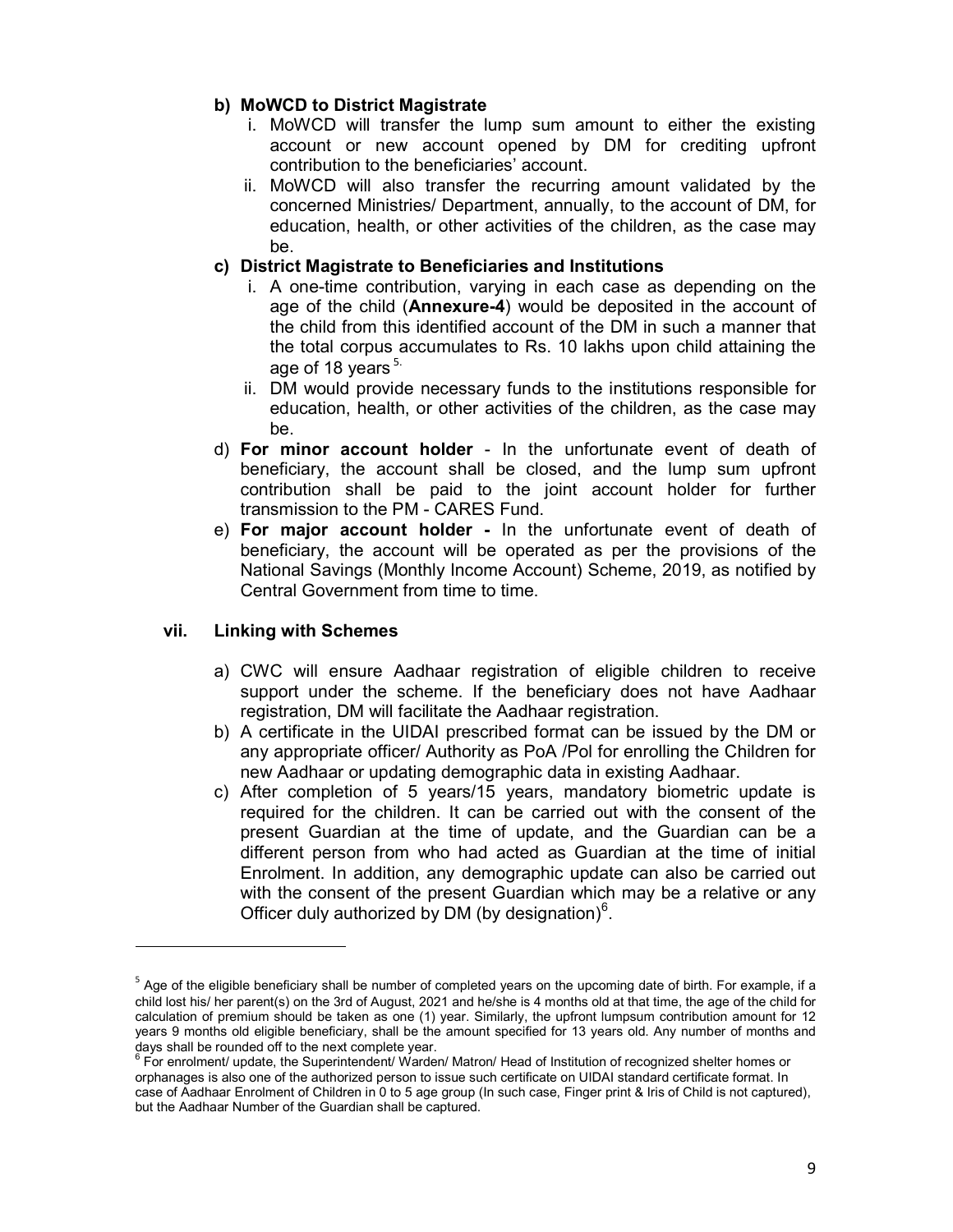- d) Based on CWC recommendations, DM shall issue appropriate orders for the following:
	- i. Rehabilitation of the child with extended family, in foster care or in CCI, as deemed fit.
	- ii. Financial support for non-institutional care (child living with extended family or foster family) under Child Protection Services (CPS)
	- iii. Continuation of the school education as per the provisions described under section 2 of these guidelines, while linking the child to existing schemes for school education as per the relevant scheme guidelines.
	- iv. Linking the child with PM-JAY scheme under Ayushman Bharat
	- v. Link the child with any other welfare scheme of Centre or State as per the eligibility
	- vi. Support the Child for higher education by way of securing scholarships under the existing schemes or by arranging suitable loan

#### viii. Role of Other Ministries

The Ministries and departments i.e. Department of School Education and Literacy, Department of Higher Education, Ministry of Education, Ministry of Health and Family Welfare, Ministry of Social Justice and Employment, Ministry of Tribal Affairs, Ministry of Minority Affairs or any other Ministry, Department or Organisation required for facilitating the scheme, shall ensure that the facilities and services due to the children under the PM CARES for Children Scheme under their schemes and programmes are delivered to the children as per their needs. The respective Ministries/ Departments shall issue enabling orders for extending benefits/ services to the beneficiaries of PM CARES for Children scheme. The responsibility matrix is given at Annexure-3.

 Ministry of Finance through its Small Savings Scheme and the monthly investment plan will leverage support for the PM CARES beneficiaries.

#### ix. Grievance Redressal:

- a) DM shall appoint an officer of ADM level, for dealing with grievances, if any
- b) Grievance redressal mechanism will be built in the PM CARES for Children portal. The portal will allow for raising and addressing grievance. The PM Cares of Children portal is envisaged to allow end-to-end tracking of resolution provided for each grievance.
- c) The PM Cares of Children portal will also provide alerts for pending grievances/ actions and will escalate pending grievances automatically in the order - district to State level and then State to Central level. Due action shall be taken within a fortnight and intimated to the complainant through the portal.
- d) The portal will also have built in grievance dashboard and maintain historical grievance redressal records. Due action shall be taken within a fortnight and intimated to the complainant through the portal.
- e) Grievances, if pending for more than 15 days shall be escalated to the State/UT level automatically. In such cases, the State nodal Officer may consult the concerned DM and ensure suitable action.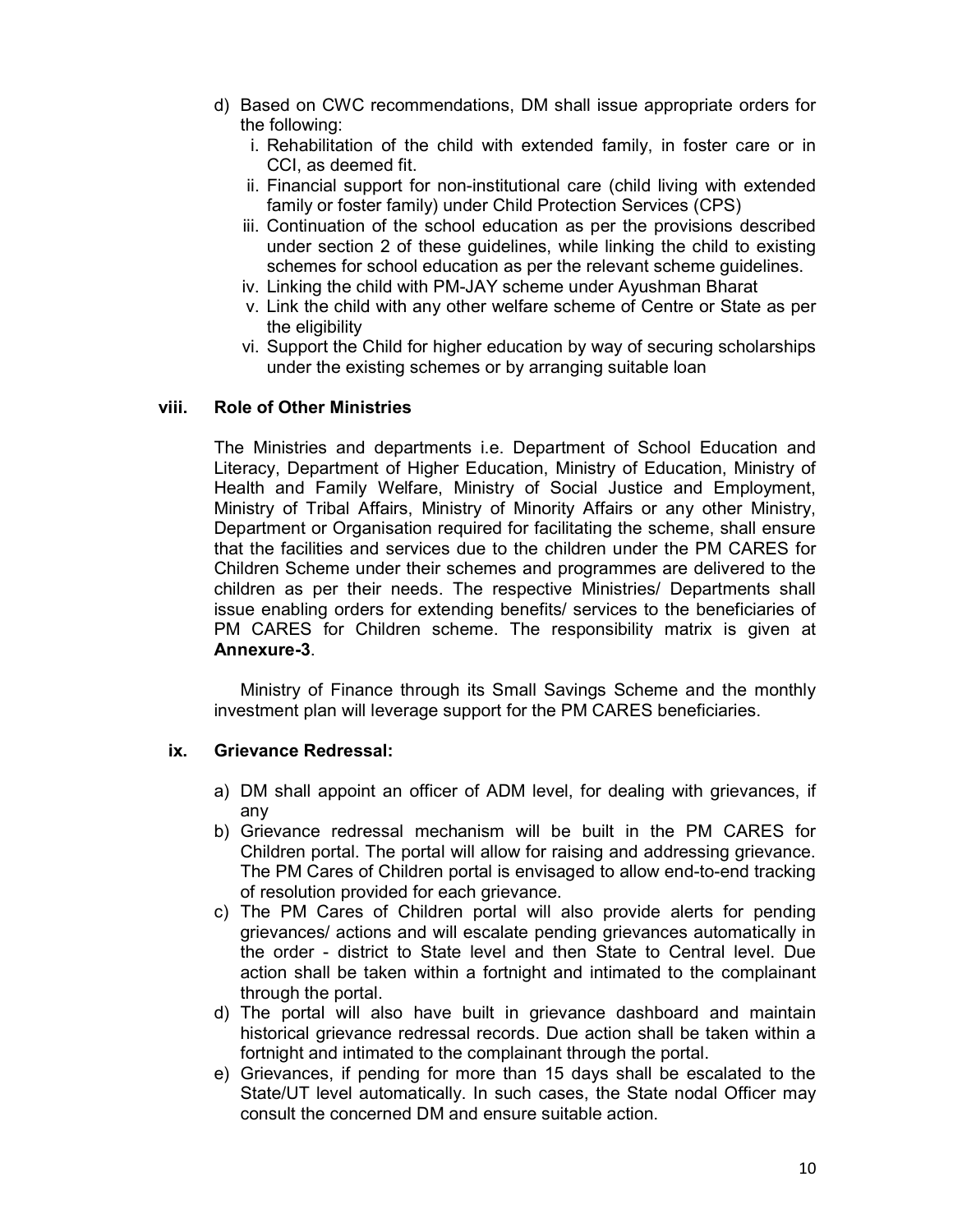f) Grievances, if not attended for 30 days shall be escalated to the Ministry of Women and Child Development automatically. Ministry may consult concerned State nodal Officer, DM or nodal Ministries and take appropriate action.

## x. Monitoring & Supervision

- a) Nodal State departments, which are, Department of Women and Child development, the Department of Social Justice, and any other department dealing with Child Protection Scheme will monitor and facilitate the scheme implementation and progress.
- b) The stakeholder Departments & Ministries such as Department of School Education & Literacy & Department of Higher Education in Ministry of Education, National Health Authority under Ministry of Health and Family Welfare, Ministry of Social Justice and Employment, Ministry of Tribal Affairs, Ministry of Minority Affairs or any others, shall also monitor delivery of facilities and services to children identified under PM CARES for Children scheme at State and district level.
- c) The Ministry of Women and Child Development shall continue to monitor the well-being of the children. The Ministry will also monitor the fund flow and benefits provided under this Scheme through the portal, while continuing to leverage Juvenile Justice set up, in collaboration with State and District administration.
- d) The support provided to the beneficiaries through institutional and noninstitutional care under the Child Protection Scheme will be updated on the PM CARES for Children portal.

## xi. Feedback Facility for children:

Children/guardian will be given a login id for viewing a personal dashboard on the PMCARES for Children portal, indicating their entitlements, services being provided, important contact numbers of CWC members, DCPU, and DM.

## xii. Digitally driven processes for PM CARES for Children Scheme

PM CARES for Children Scheme will have an integrated portal for beneficiary registration, validation, fund transfer, beneficiary and fund monitoring, and grievance redressal. The portal is envisaged to facilitate end to end support to the beneficiaries and comprehensive functionalities for smooth implementation and monitoring of the scheme (refer to **Annexure**  $-5$  for detailed functionality).



- a. Beneficiary Registration and validation of beneficiaries will be done on the portal. Only verified beneficiaries will be eligible for financial assistance under the Scheme.
- b. Bank/ Post office account Beneficiary, DMs, and all related accounts identified for the fund flow will be validated on the portal. Funds will be transferred only to the validated accounts.
- c. Funds transfer  $-$  All requisition for funds will be shared through the portal. DMs will share requisition to concerned Ministries/ Departments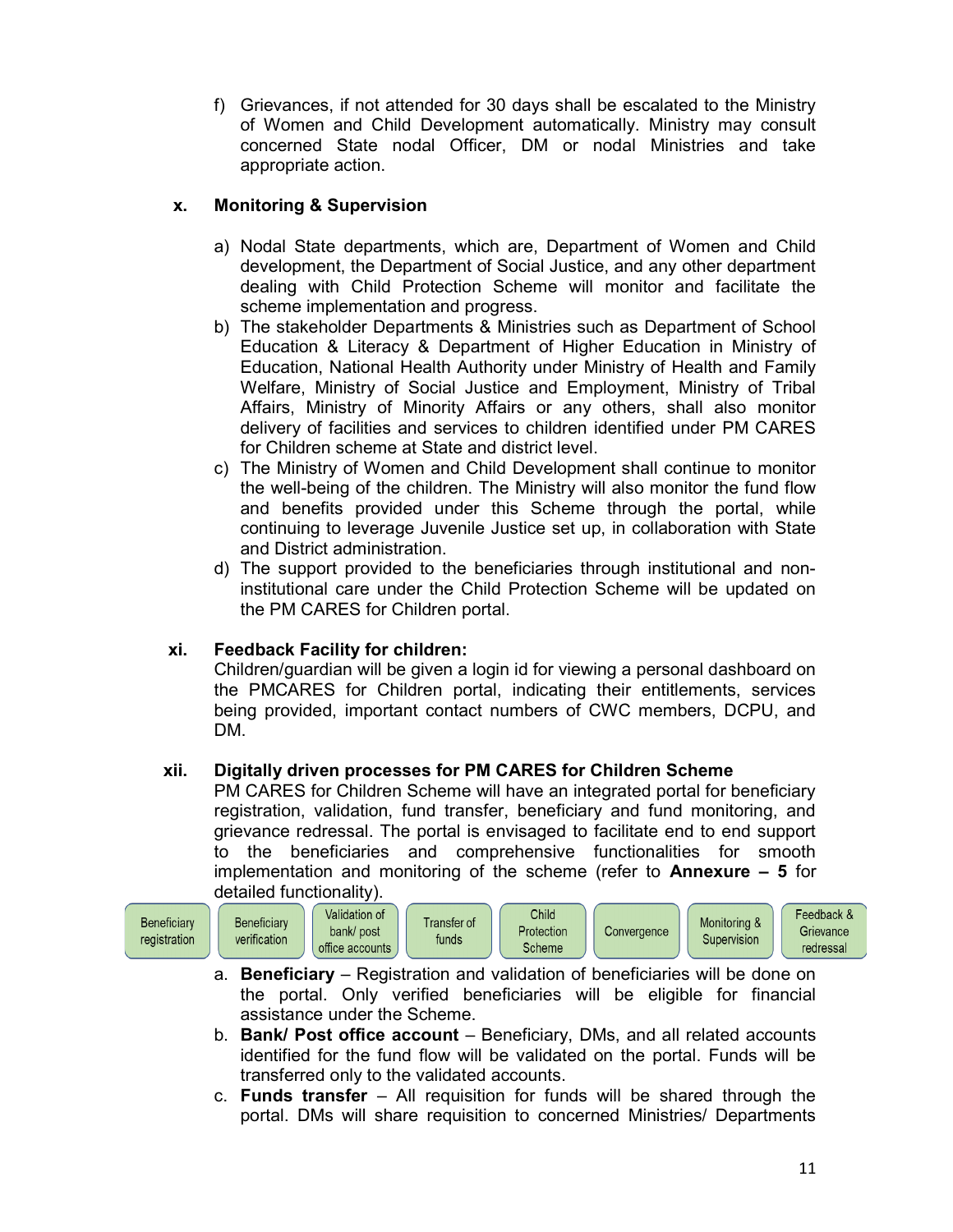and the MoWCD. MoWCD will then share a consolidated requisition for funds to PM CARES fund. Approval and disbursement of funds will be also directed through the portal.

- d. Convergence All scheme linkages, including benefits under Child Protection Scheme, for the beneficiaries of the PM CARES for Children Scheme can be accessed on the portal. MoWCD will have a consolidated view of beneficiaries linked to different schemes of Ministries/ Department.
- e. Monitoring and Supervision The portal will enable end to end supervision of benefits transferred to each beneficiary, fund utilization, beneficiary report card, among others. DMs, concerned Ministries/ Departments will also be able to view the progress and status of convergences.
- f. Feedback and Grievance redressal Beneficiaries/ guardians will be able to access the portal to provide feedback and/or register grievance online.

## xiii. Training and Capacity Building

For smooth roll out and implementation of the scheme, a one-time capacity building training for orientation and sensitization of all stakeholders would carried out by respective ministries/ departments through online e-learning module(s).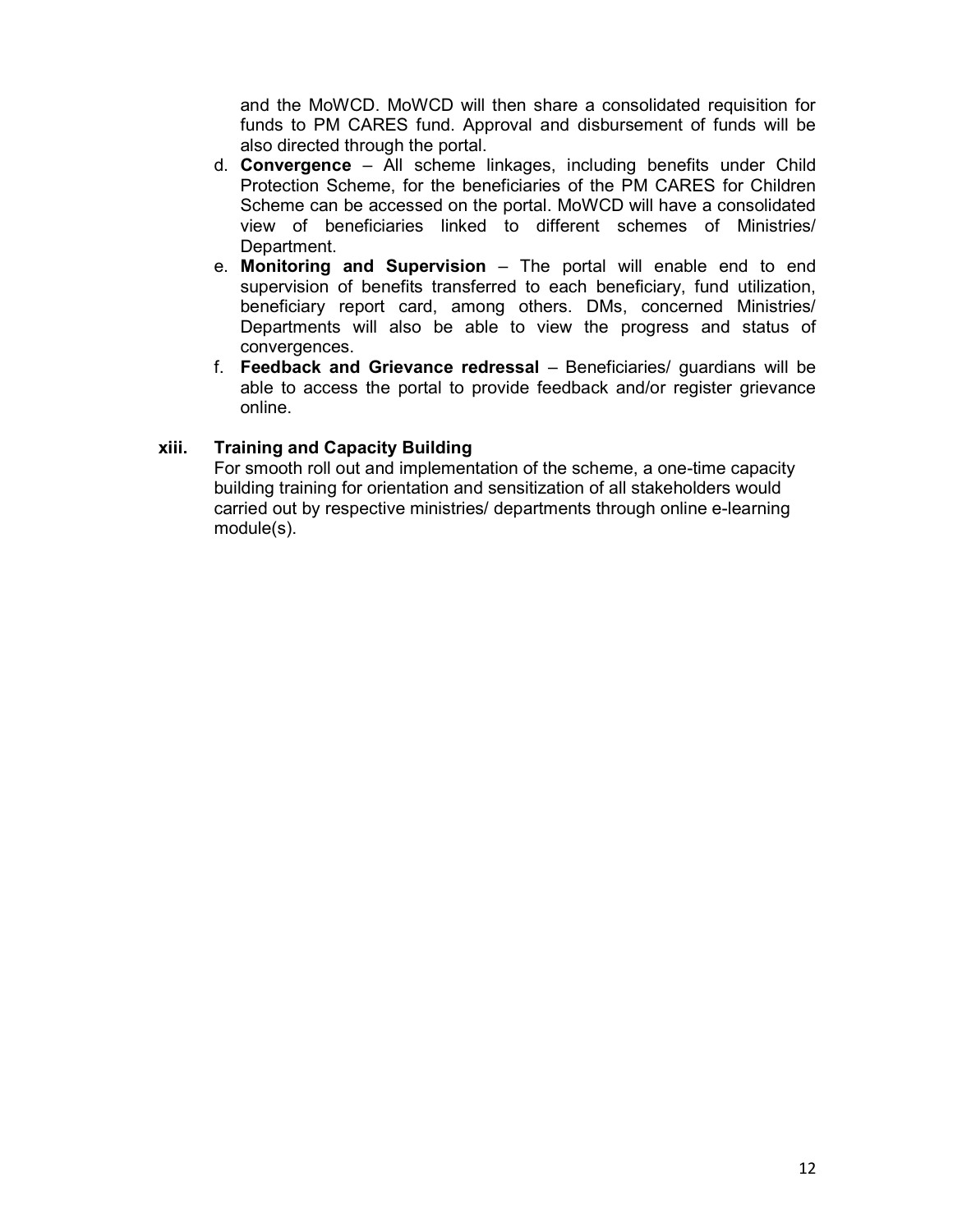#### Facilities available for children under the schemes of Department of School Education, Government of India

| #.  | <b>Type/Name of</b><br><b>School</b>                                                                                     | <b>Facilities already</b><br>being Provided                             | <b>Facilities not covered under</b><br>the Scheme of DoSEL (funds<br>for these may be claimed<br>from PM CARES for Children<br>scheme by DM) |
|-----|--------------------------------------------------------------------------------------------------------------------------|-------------------------------------------------------------------------|----------------------------------------------------------------------------------------------------------------------------------------------|
| А.  | For Children Aged up to 10 years:                                                                                        |                                                                         |                                                                                                                                              |
| 1.  | <b>Government Schools</b><br>under Samagra<br>Shiksha                                                                    | <b>School Fees-Free</b><br>Education                                    |                                                                                                                                              |
|     |                                                                                                                          | Uniform to all girls, SC,<br>ST, and BPL children                       | Stationary                                                                                                                                   |
|     |                                                                                                                          | <b>Textbooks</b>                                                        | Uniform for boys belonging to<br>General and OBC category                                                                                    |
| 2.  | Kendriya Vidyalayas<br>(For Children admitted<br>under Section 12 (1)<br>(c) of RTE Act)                                 | <b>School Fees-Free</b><br>Education<br>Uniform                         |                                                                                                                                              |
|     |                                                                                                                          | <b>NCERT Textbooks</b>                                                  |                                                                                                                                              |
|     |                                                                                                                          | <b>Notebooks</b><br>Stationary                                          |                                                                                                                                              |
|     |                                                                                                                          | Transport                                                               |                                                                                                                                              |
|     |                                                                                                                          |                                                                         | Uniform<br><b>Textbooks</b>                                                                                                                  |
|     | Private Schools (For<br>Children admitted<br>under Section 12 (1)<br>(c) of RTE Act)                                     | <b>School Fees-</b><br>Reimbursement as per<br><b>RTE</b> norms         | Stationary                                                                                                                                   |
| 3.  |                                                                                                                          |                                                                         | Admission can be given only in                                                                                                               |
|     |                                                                                                                          |                                                                         | the entry level class- Class 1<br>or pre-school                                                                                              |
| В.  | For Children Aged between 11-18 years:                                                                                   |                                                                         |                                                                                                                                              |
| ΙΙ. | <b>Schools as Day</b><br>Scholar:                                                                                        |                                                                         |                                                                                                                                              |
| 1.  | <b>Government Schools</b><br>under Samagra<br>Shiksha                                                                    | <b>School Fees-Free</b><br>Education                                    | Stationary for all children.                                                                                                                 |
|     |                                                                                                                          | Uniform to all girls, SC,<br>ST, and BPL children<br>(up to class VIII) | Uniform to boys belongs to<br>General and OBC category (up<br>to class VIII) and to all children<br>of class IX to XII                       |
|     |                                                                                                                          | Textbooks ( <b>up to Class</b><br>VIII)                                 | Textbooks to all children of<br>class IX to XII                                                                                              |
|     | Kendriya Vidyalayas<br>(For Children admitted Uniform<br>under Section 12 (1)<br>$(c)$ of RTE Act) (up to<br>class VIII) | <b>School Fees-Free</b><br>Education                                    | All facilities (Reimbursement of                                                                                                             |
| 2.  |                                                                                                                          | <b>NCERT Textbooks</b>                                                  | fees, Uniform, Textbooks and<br>Stationery) for children of<br>Class IX to XII                                                               |
|     |                                                                                                                          | Notebooks                                                               |                                                                                                                                              |
|     |                                                                                                                          | Stationary                                                              |                                                                                                                                              |
|     |                                                                                                                          | Transport                                                               |                                                                                                                                              |
|     |                                                                                                                          |                                                                         |                                                                                                                                              |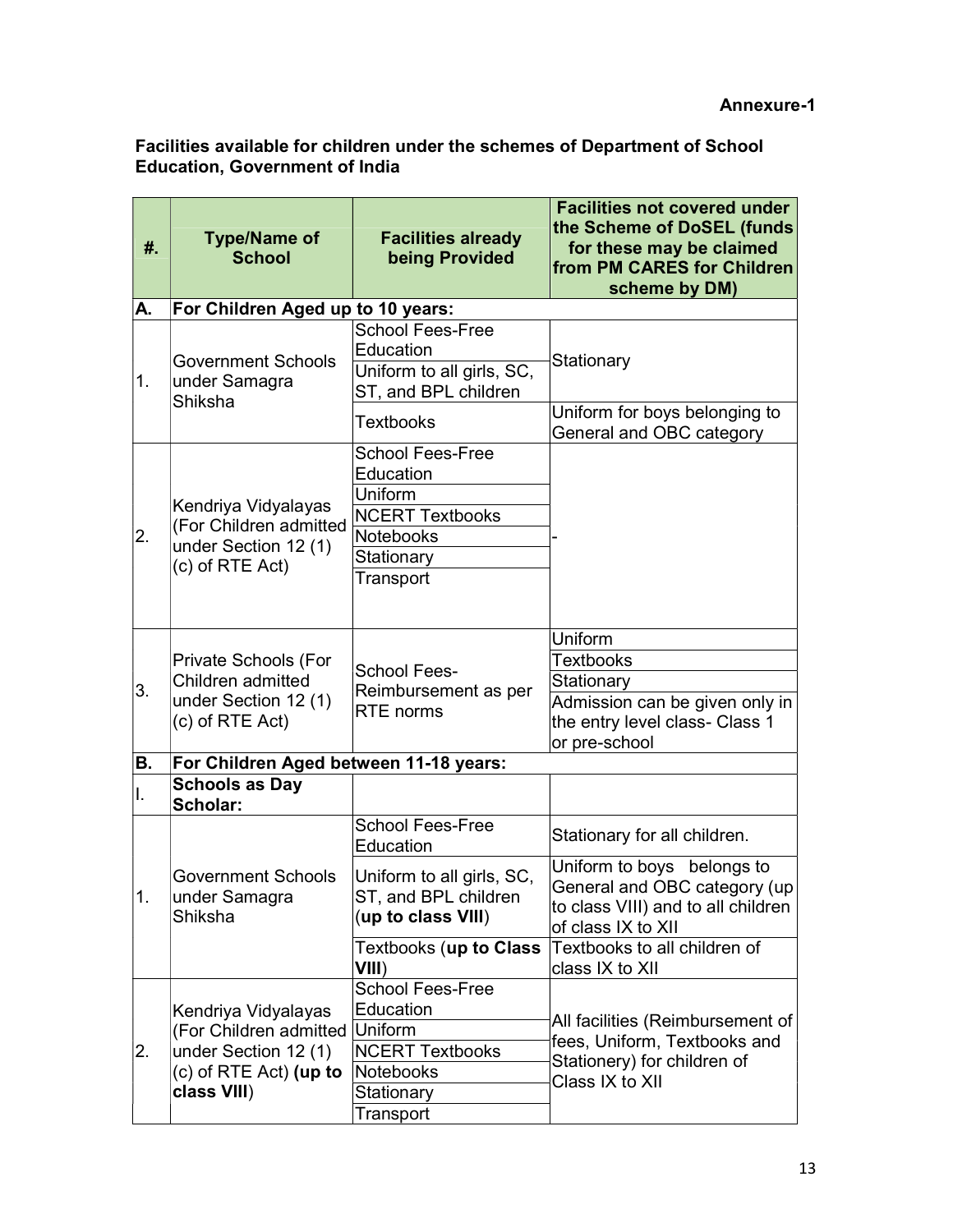| #.  | <b>Type/Name of</b><br><b>School</b>                                                                                                     | <b>Facilities already</b><br>being Provided                                                                                    | <b>Facilities not covered under</b><br>the Scheme of DoSEL (funds<br>for these may be claimed<br>from PM CARES for Children<br>scheme by DM)     |
|-----|------------------------------------------------------------------------------------------------------------------------------------------|--------------------------------------------------------------------------------------------------------------------------------|--------------------------------------------------------------------------------------------------------------------------------------------------|
| 3.  | <b>Private Schools</b><br>g. For Children<br>admitted under<br>Section 12 (1) (c)                                                        | <b>School Fees-</b><br>Reimbursement as per<br>VIII)                                                                           | Reimbursement of School fees<br>for children of Class IX to XII<br>RTE norms (up to class Uniform, Textbooks, and<br>Stationary for all children |
|     | of RTE Act<br>h. For other children                                                                                                      |                                                                                                                                | Reimbursement of School fees<br>Uniform, Textbooks, and<br>Stationary for all children                                                           |
| II. | <b>Residential Schools:</b>                                                                                                              |                                                                                                                                |                                                                                                                                                  |
| 1.  | Kasturba Gandhi<br>Balika Vidyalayas<br>(Residential Schools                                                                             | <b>School Fees-Free</b><br>Education<br>Free Lodging and<br>boarding<br>Uniform                                                |                                                                                                                                                  |
|     | only for Girls from<br>class VI to XII)                                                                                                  | <b>Textbooks</b><br>Stationary<br>Stipend @ Rs. 100 per<br>month                                                               |                                                                                                                                                  |
| 2.  | Netaji Subhash<br><b>Chandra Bose</b><br><b>Residential School for</b><br>boys and girls from<br>class VI to XII                         | <b>School Fees-Free</b><br>Education<br>Free Lodging and<br>Boarding<br>Uniform<br><b>Textbooks</b><br>Stationary<br>Stipend   |                                                                                                                                                  |
| 3.  | Jawahar Navodaya<br>Vidyalayas* for boys<br>and girls from class VI<br>to XII                                                            | <b>School Fees-Free</b><br>Education<br>Free Lodging and<br><b>Boarding</b><br>Uniform<br><b>Textbooks</b><br><b>Notebooks</b> |                                                                                                                                                  |
|     | * Admission in JNVs is done through entrance exams in Class VI and IX.<br>Admissions in Class IX are subject to vacant seats in schools. |                                                                                                                                |                                                                                                                                                  |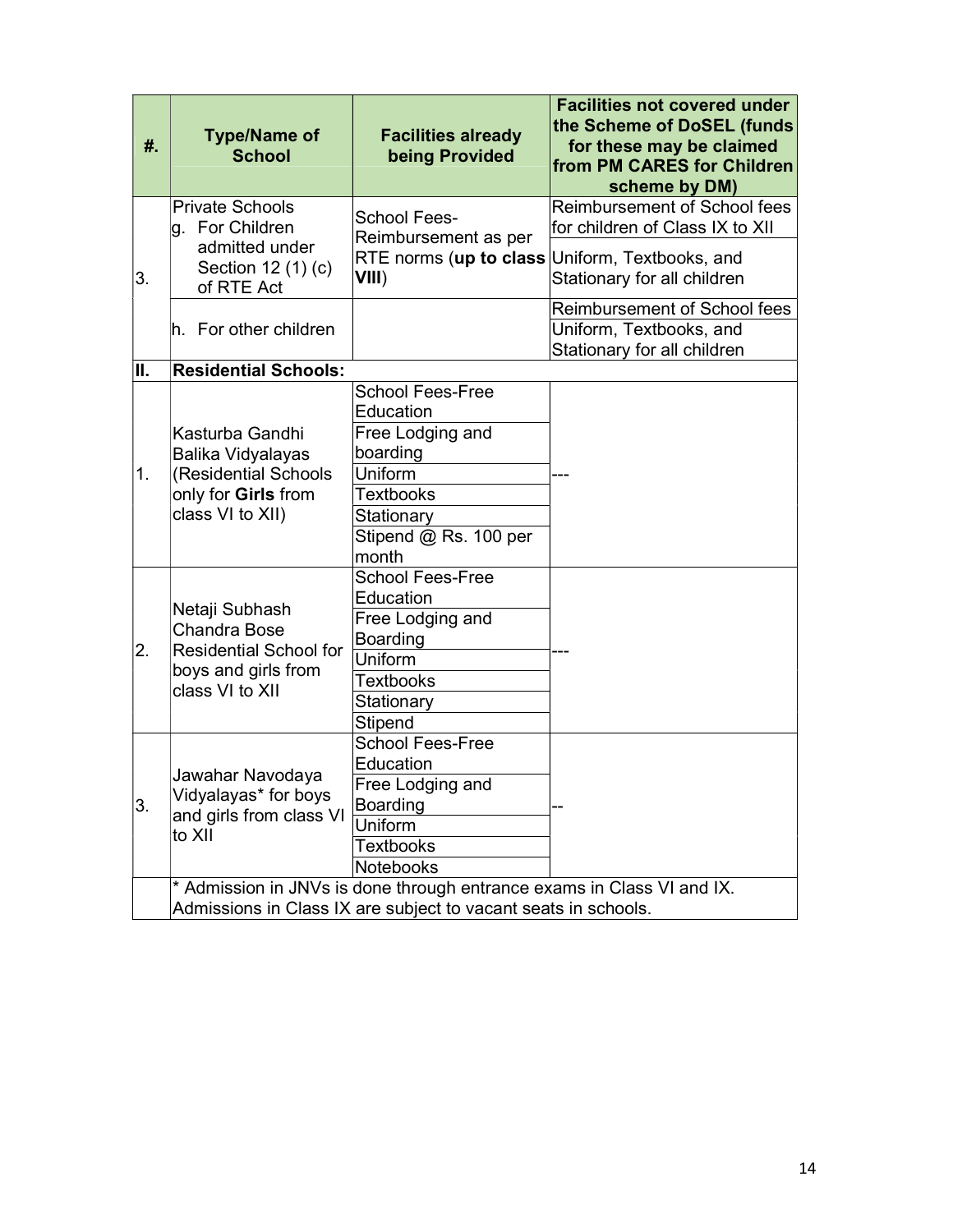## Benefit cover available to children under Ayushman Bharat Pradhan Mantri-Jan Arogya Yojana

## Key Features of PM-JAY

- PM-JAY provides a cover of Rs. 5 lakhs per family per year for secondary and tertiary care hospitalization, across public and private empanelled hospitals in India.
- In case of child identified for support under PM CARES for Children, he/she shall be entitled to the cover of Rs. 5 lakh.
- PM-JAY provides cashless access to health care services for the beneficiary at the point of service, that is, the hospital.
- It covers up to 3 days of pre-hospitalization and 15 days post-hospitalization expenses such as diagnostics and medicines.
- End to end paperless
- All pre-existing conditions are covered from day one.
- Benefits of the scheme are portable across the country i.e. a beneficiary can visit any empanelled public or private hospital in India to avail cashless treatment.
- Services include approximately more than 1600 procedures covering all the costs related to treatment, including but not limited to drugs, supplies, diagnostic services, physician's fees, room charges, surgeon charges, OT, and ICU charges etc.
- Public hospitals are reimbursed for the healthcare services at par with the private hospitals.

## Benefit Cover under PM-JAY

The cover under the scheme includes all expenses incurred on the following components of the treatment.

- Medical examination, treatment, and consultation
- Pre-hospitalization
- Medicine and medical consumables
- Non-intensive and intensive care services
- Diagnostic and laboratory investigations
- Medical implantation services (where necessary)
- Accommodation benefits
- Food services
- Complications arising during treatment
- Post-hospitalization follow-up care up to 15 days

The details can be accessed at PM CARES for Children portal.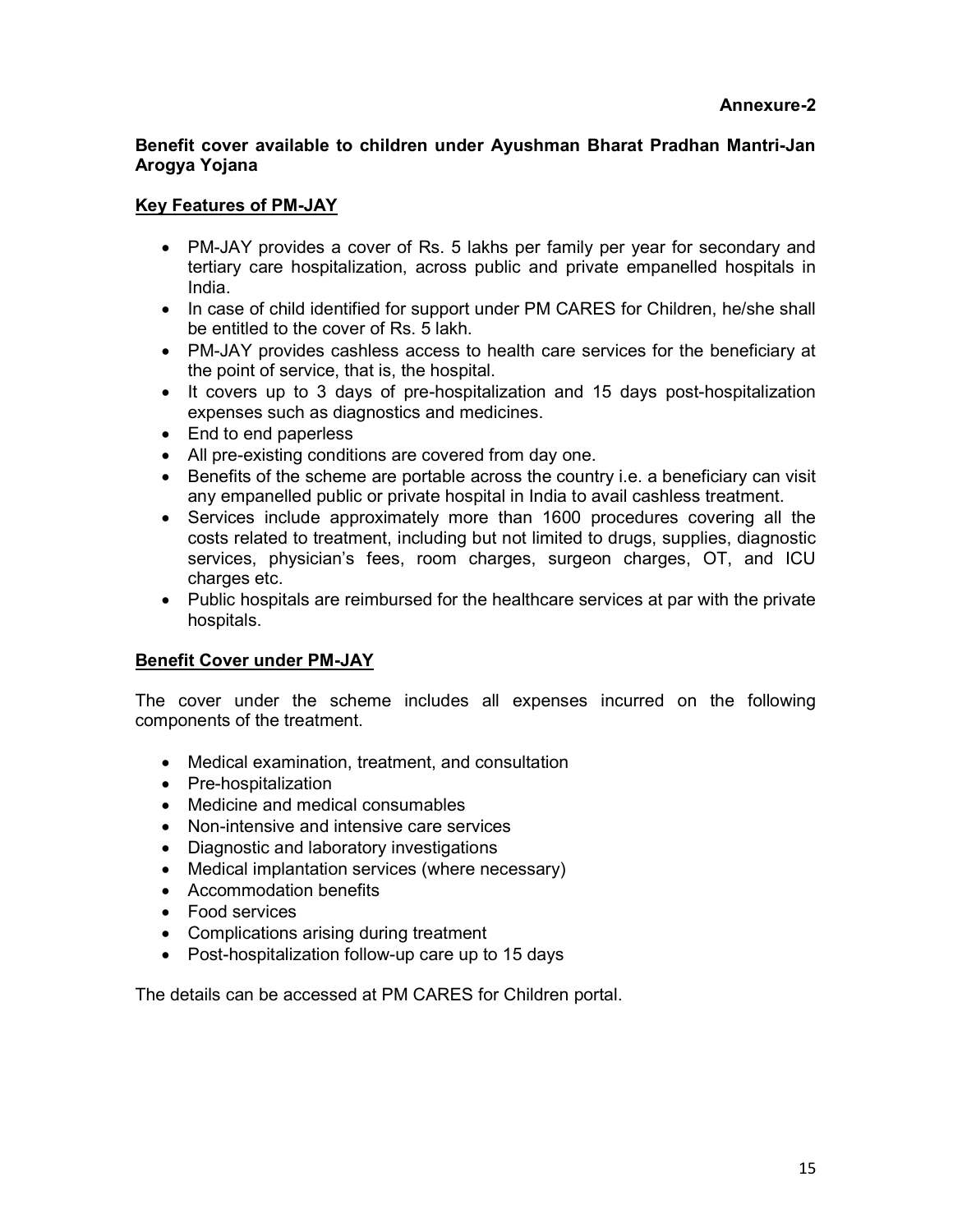## Annexure-3

# Responsibility Matrix for Stakeholder Ministries

| S.No. | <b>Ministry</b>                                           | Role                                                                                                                                                                                                                                                               |
|-------|-----------------------------------------------------------|--------------------------------------------------------------------------------------------------------------------------------------------------------------------------------------------------------------------------------------------------------------------|
| 1.    | of  <br>Department<br>School<br>Education<br>and Learning | To ensure convergence with U-DISE<br>$\bullet$<br>To ensure that the children identified for<br>$\bullet$<br>support under PM CARES<br>for Children<br>receive educational assistance as mentioned<br>in para 2 of these guidelines                                |
| 2.    | Department of Higher<br>Education                         | To facilitate loans and scholarships under its<br>$\bullet$<br>scheme and programmes                                                                                                                                                                               |
| 3.    | Ministry of<br>Health<br>and Family Welfare               | $\bullet$<br>ensure data<br>synchronization<br>with<br>To<br>Ayushman Bharat system<br>To ensure insurance cover of Rs. 5 lakh to<br>$\bullet$<br>children under PM-Jan Arogya Yojana for<br>children identified for support under PM<br><b>CARES</b> for Children |
| 4.    | of<br>Social<br>Ministry<br>Justice<br>and<br>Employment  | accommodate children identified<br>for<br>To<br>$\bullet$<br>support under PM CARES for Children under<br>scholarship programme                                                                                                                                    |
| 5.    | Tribal<br>of<br>Ministry<br><b>Affairs</b>                | To accommodate children identified<br>for<br>$\bullet$<br>support under PM CARES for Children under<br>scholarship programme                                                                                                                                       |
| 6.    | of<br>Minority<br>Ministry<br><b>Affairs</b>              | To accommodate children identified<br>for<br>$\bullet$<br>support under PM CARES for Children under<br>scholarship programme                                                                                                                                       |
| 7.    | of<br>Department<br><b>Economic Affairs</b>               | Facilitating investment of the fixed deposit in<br>$\bullet$<br>an instrument to ensure stipend after 18<br>years of age and lump-sum payment of Rs.<br>10 lakh at 23 years of age.                                                                                |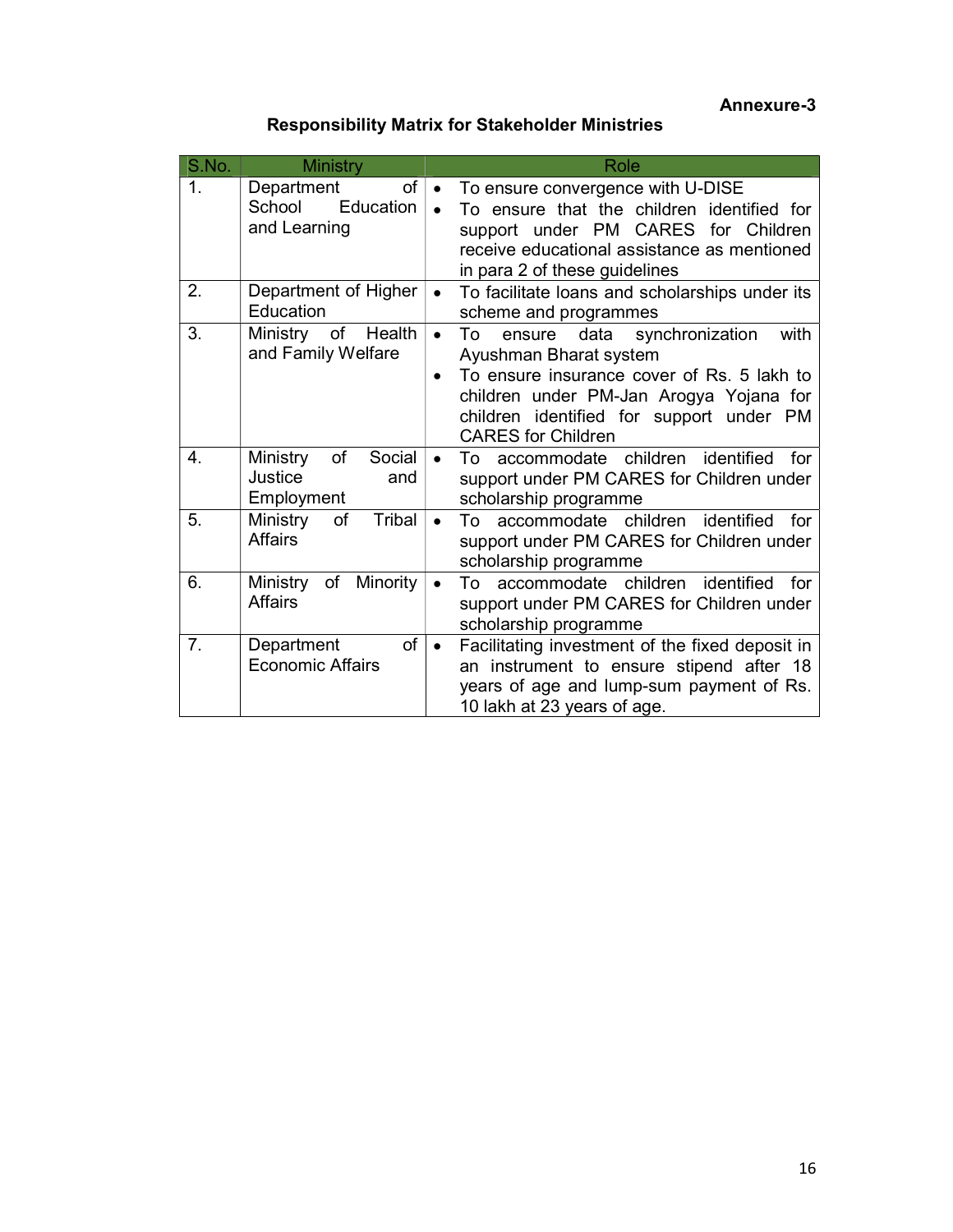#### Annexure-4

## INDICATIVE INVESTMENT AMOUNT

## **Table**

| eligible<br>Age<br>of<br>the<br>beneficiary at the time of<br>opening of account | <b>Maturity</b><br>(No. of Years) | <b>Upfront Lumpsum contribution</b><br>(in Rupees) Rounded off |
|----------------------------------------------------------------------------------|-----------------------------------|----------------------------------------------------------------|
| 1 Yr                                                                             | 17                                | 2,87,870                                                       |
| 2 Yr                                                                             | 16                                | 3,09,750                                                       |
| 3 Yr                                                                             | 15                                | 3,33,290                                                       |
| 4 Yr                                                                             | 14                                | 3,58,620                                                       |
| 5 Yr                                                                             | 13                                | 3,85,870                                                       |
| 6 Yr                                                                             | 12                                | 4,15,200                                                       |
| 7 Yr                                                                             | 11                                | 4,46,750                                                       |
| 8 Yr                                                                             | 10                                | 4,80,710                                                       |
| 9 Yr                                                                             | 9                                 | 5, 17, 240                                                     |
| 10 Yr                                                                            | 8                                 | 5,56,550                                                       |
| 11 Yr                                                                            | $\overline{7}$                    | 5,98,850                                                       |
| 12 Yr                                                                            | 6                                 | 6,44,360                                                       |
| 13 Yr                                                                            | 5                                 | 6,93,330                                                       |
| 14 Yr                                                                            | 4                                 | 7,46,030                                                       |
| 15 Yr                                                                            | 3                                 | 8,02,720                                                       |
| 16 Yr                                                                            | $\overline{2}$                    | 8,63,730                                                       |
| 17 Yr                                                                            | 1                                 | 9,29,370                                                       |
| 18 Yr and above                                                                  | 0                                 | 10,00,000                                                      |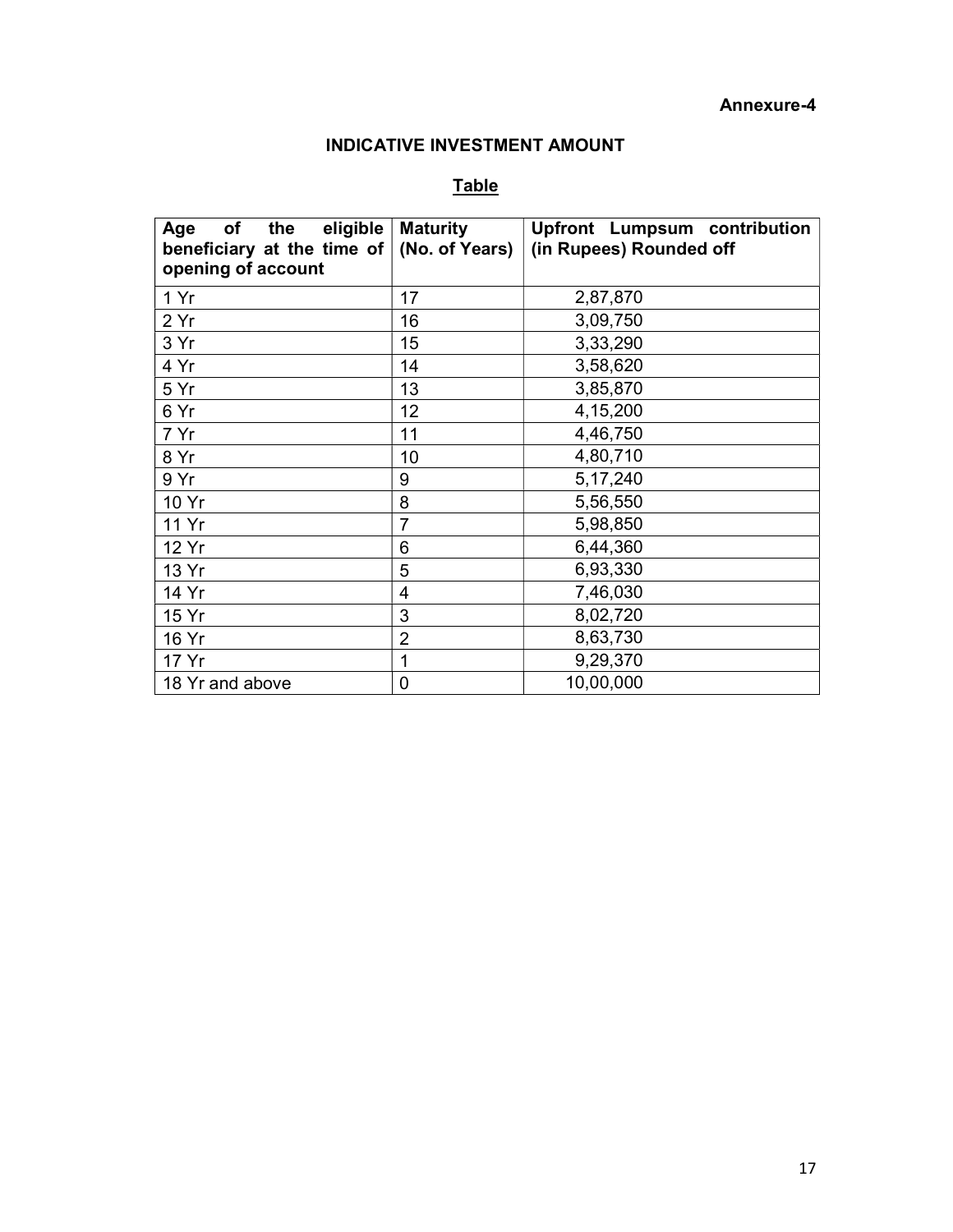# Brief description of envisaged functionalities of the portal

| #         | Functionality                           | <b>Brief Description</b>                                                                            |
|-----------|-----------------------------------------|-----------------------------------------------------------------------------------------------------|
|           |                                         | 1. Registration of beneficiaries                                                                    |
|           | Registration and                        | 2. Capturing supporting documents and essential data                                                |
| А.        | verification module                     | 3. Verification of post office account details                                                      |
|           |                                         | 4. Authentication of Aadhaar details (Demographic                                                   |
|           |                                         | authentication)                                                                                     |
|           |                                         | 1. Linking beneficiaries to the CPS                                                                 |
| <b>B.</b> | <b>Child Protection</b><br>Scheme (CPS) | 2. Account details with guardian to be mapped for<br>non-institutional care                         |
|           |                                         | 3. Benefits provided to children under institutional and                                            |
|           |                                         | non-institutional care                                                                              |
|           |                                         | 1. Reports showing demographic and geographic                                                       |
|           |                                         | spread of beneficiaries. Some of the reports                                                        |
|           |                                         | envisaged are:                                                                                      |
|           |                                         | 1.1. Age & Gender wise reports                                                                      |
|           |                                         | 1.2. Data entry report                                                                              |
|           |                                         | 1.3. Verified list of beneficiaries (post office account                                            |
|           |                                         | and demographic authentication)                                                                     |
| C.        | Dashboards for<br>monitoring            | 1.4. Approved list of beneficiaries (by DM)<br>1.5. Beneficiaries who have turned 18+               |
|           |                                         | 2. Payment report                                                                                   |
|           |                                         | 3. Historical record keeping                                                                        |
|           |                                         | 4. Pendency and red flag reports                                                                    |
|           |                                         | 5. KPI Monitoring                                                                                   |
|           |                                         | 5.1. Annual health check-up                                                                         |
|           |                                         | 5.2. Counsellor visit                                                                               |
|           |                                         | 5.3. Book/Stationary etc. availability                                                              |
|           |                                         | The resolution of all grievances to be tracked through                                              |
|           |                                         | the PM CARES for children portal. Some of the                                                       |
|           |                                         | functionalities for the module would be:                                                            |
| D.        | Grievance Redressal                     | 1. Tracking resolution                                                                              |
|           | module                                  | 2. Alerts for pending actions                                                                       |
|           |                                         | 3. Auto-Escalation feature                                                                          |
|           |                                         | 4. Historical record keeping                                                                        |
|           |                                         | Monitor resolution provided for each beneficiary<br>5.                                              |
| Е.        | Feedback module                         | Feedback directly from the guardian                                                                 |
|           |                                         | Facilitate convergence with schemes of other                                                        |
| F.        | Convergence module                      | Ministries and States/UTs for whom the beneficiaries                                                |
|           |                                         | would be eligible                                                                                   |
| G.        | <b>SMS Facility</b>                     | Suitable SMS alert facility to the beneficiaries                                                    |
| Н.        | <b>Validation Checks</b>                | Validation check for checking eligibility before<br>submission of form (such as age of child) to be |
|           |                                         | introduced                                                                                          |
|           |                                         | 1. Predefined drop down for reasons for rejection                                                   |
| I.        | <b>Rejection Report</b>                 | 2. "Other reason" drop down to ask for data entry of                                                |
|           |                                         | reason with a minimum character limit                                                               |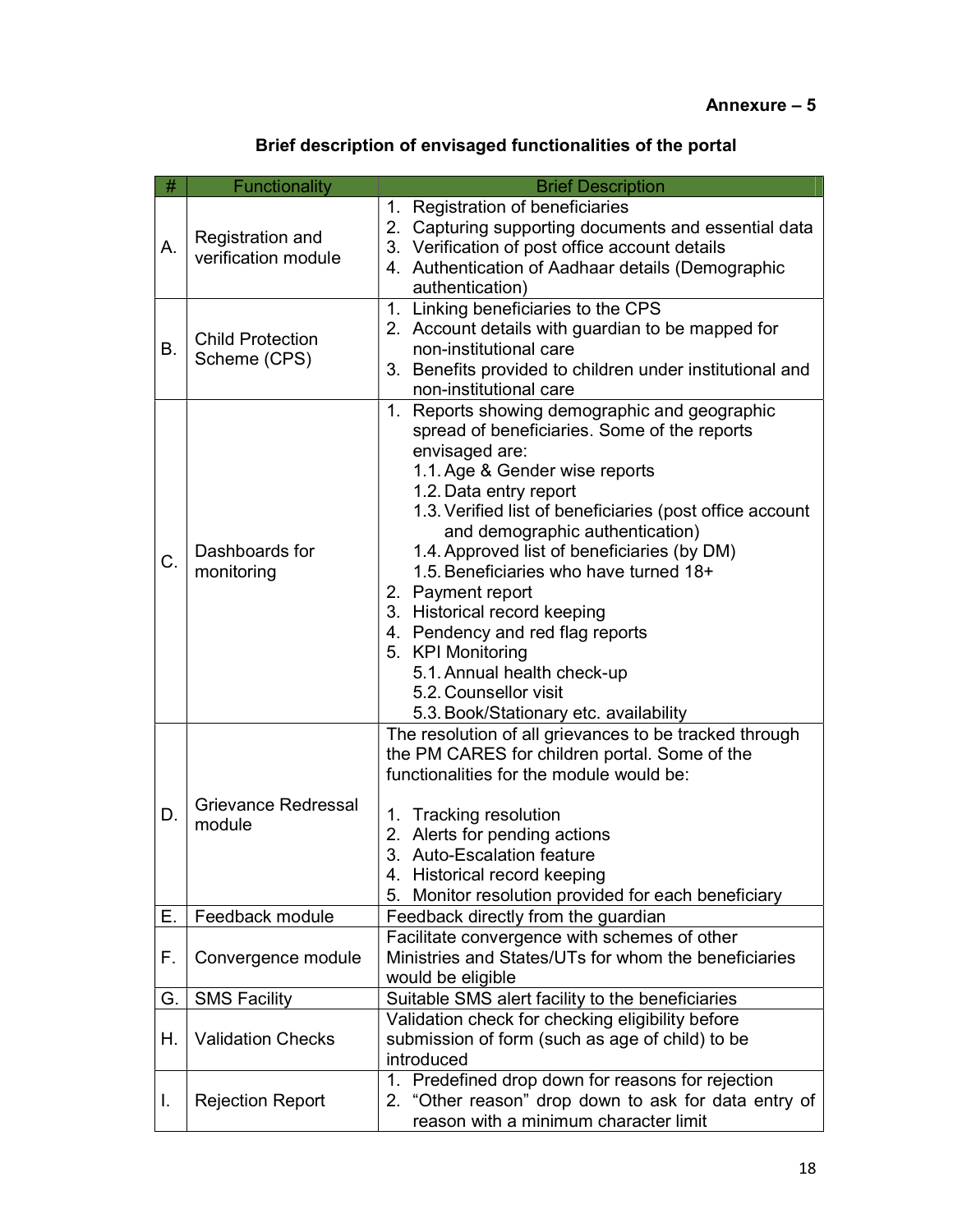| #  | Functionality  | <b>Brief Description</b>                                                                                                                                                                                                                                                                                                                                                                                                                                                                                                                                                                                                                                                                       |  |
|----|----------------|------------------------------------------------------------------------------------------------------------------------------------------------------------------------------------------------------------------------------------------------------------------------------------------------------------------------------------------------------------------------------------------------------------------------------------------------------------------------------------------------------------------------------------------------------------------------------------------------------------------------------------------------------------------------------------------------|--|
|    |                | 3. Allow correction in application in case of rejection<br>due to wrong data entry to avoid filling up of whole<br>forms multiple times and decrease number of<br>rejections                                                                                                                                                                                                                                                                                                                                                                                                                                                                                                                   |  |
| J. | Payment module | 1. MoWCD will receive funds from the PM CARES in<br>a dedicated account and further transfer to DMs for<br>implementation of this scheme<br>2. A one-time contribution, varying in each case as<br>depending on the age of the child would be<br>deposited in the account of the child by the DM in<br>such a manner that the total corpus accumulates to<br>Rs. 10 lakhs upon child attaining the age of 18<br>years<br>3. DM would provide necessary funds to the<br>institutions responsible for education, health, or<br>other activities of the children, as the case may be<br>4. Creation of Fund Transfer Orders<br>5. Use of Digital Signature Certificates for approving<br>payments |  |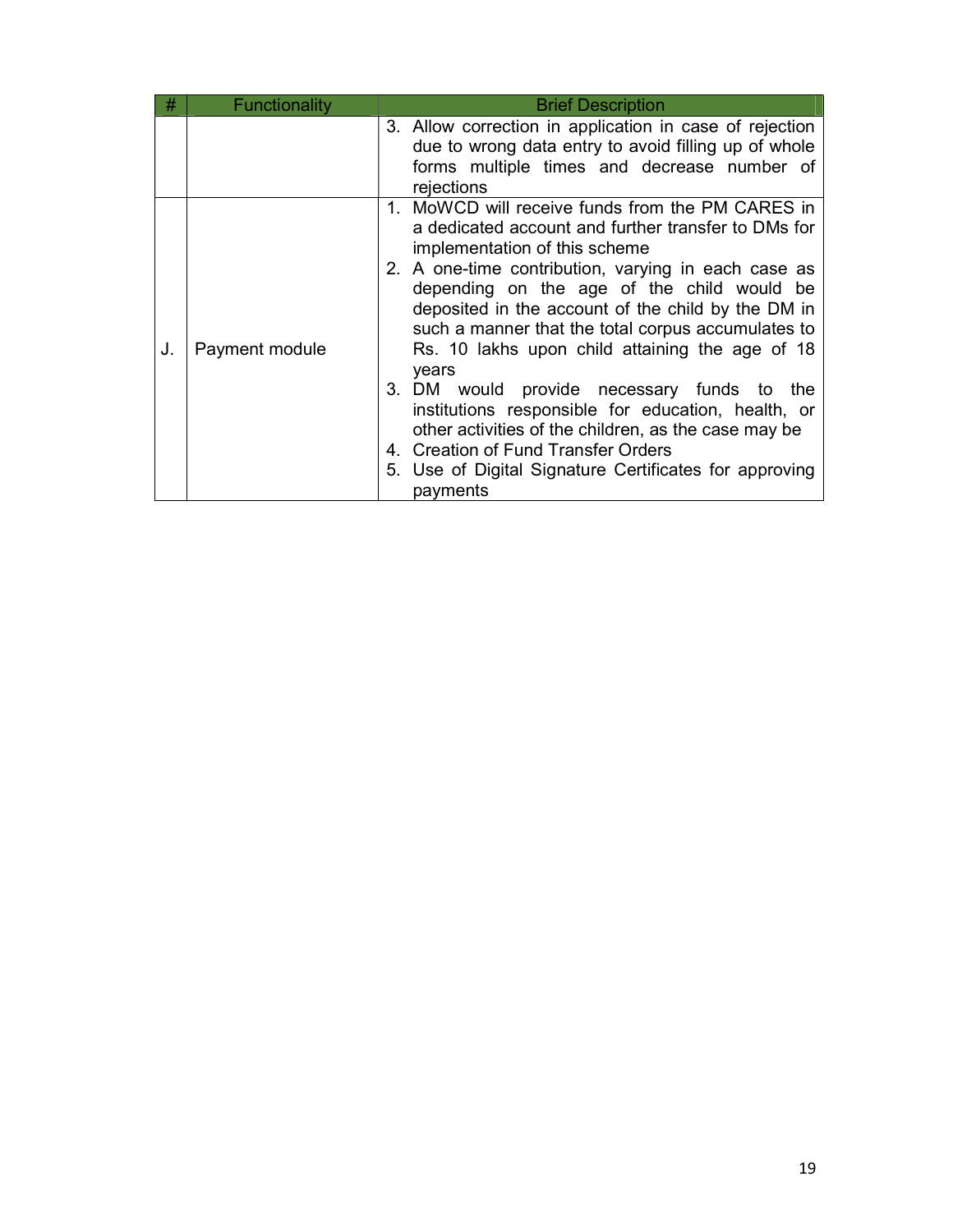#### Annexure – 6

## Process flow for Beneficiary registration, validation and account opening

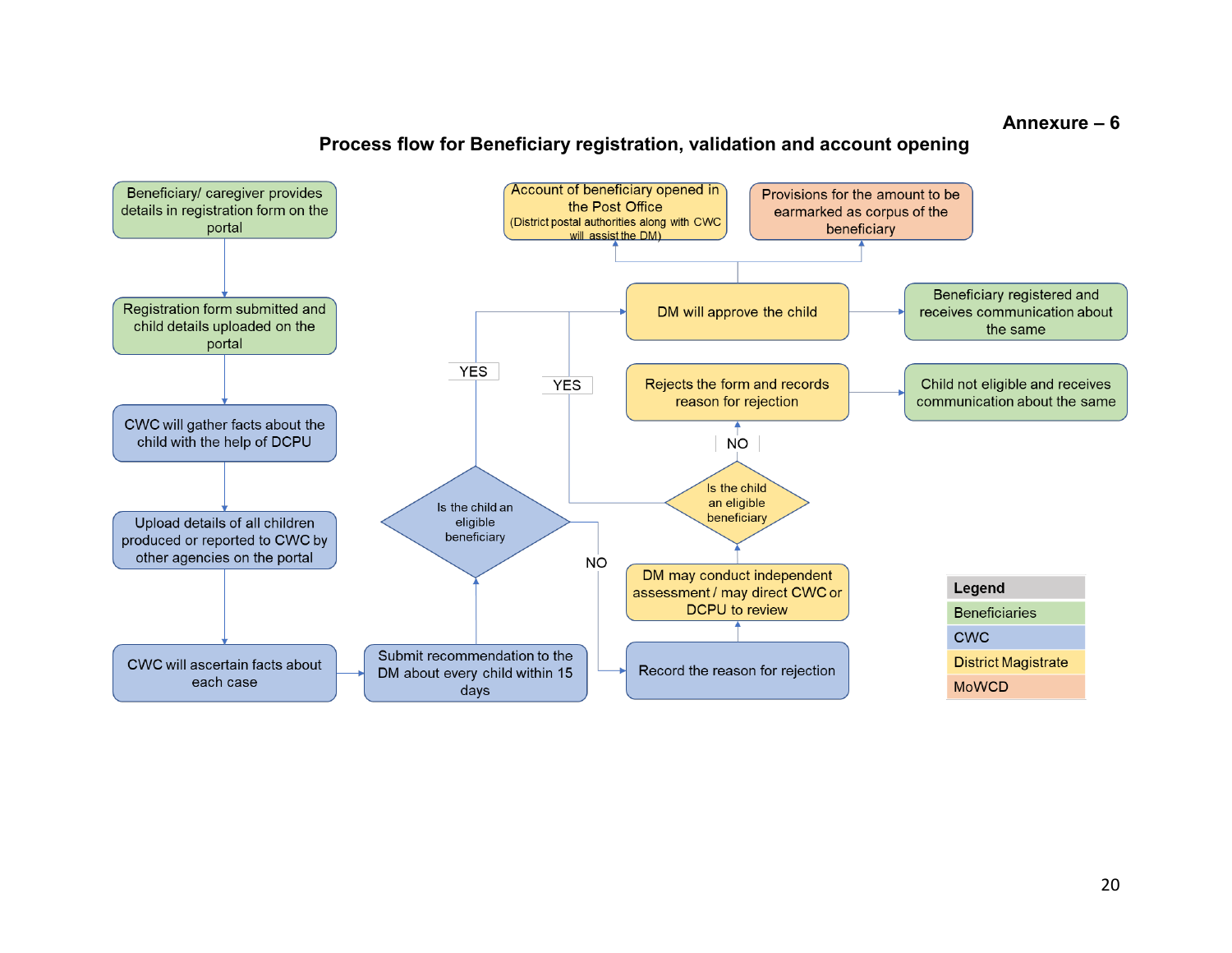#### Annexure – 7

## Mechanism of fund flow for beneficiaries under PM CARES for Children Scheme